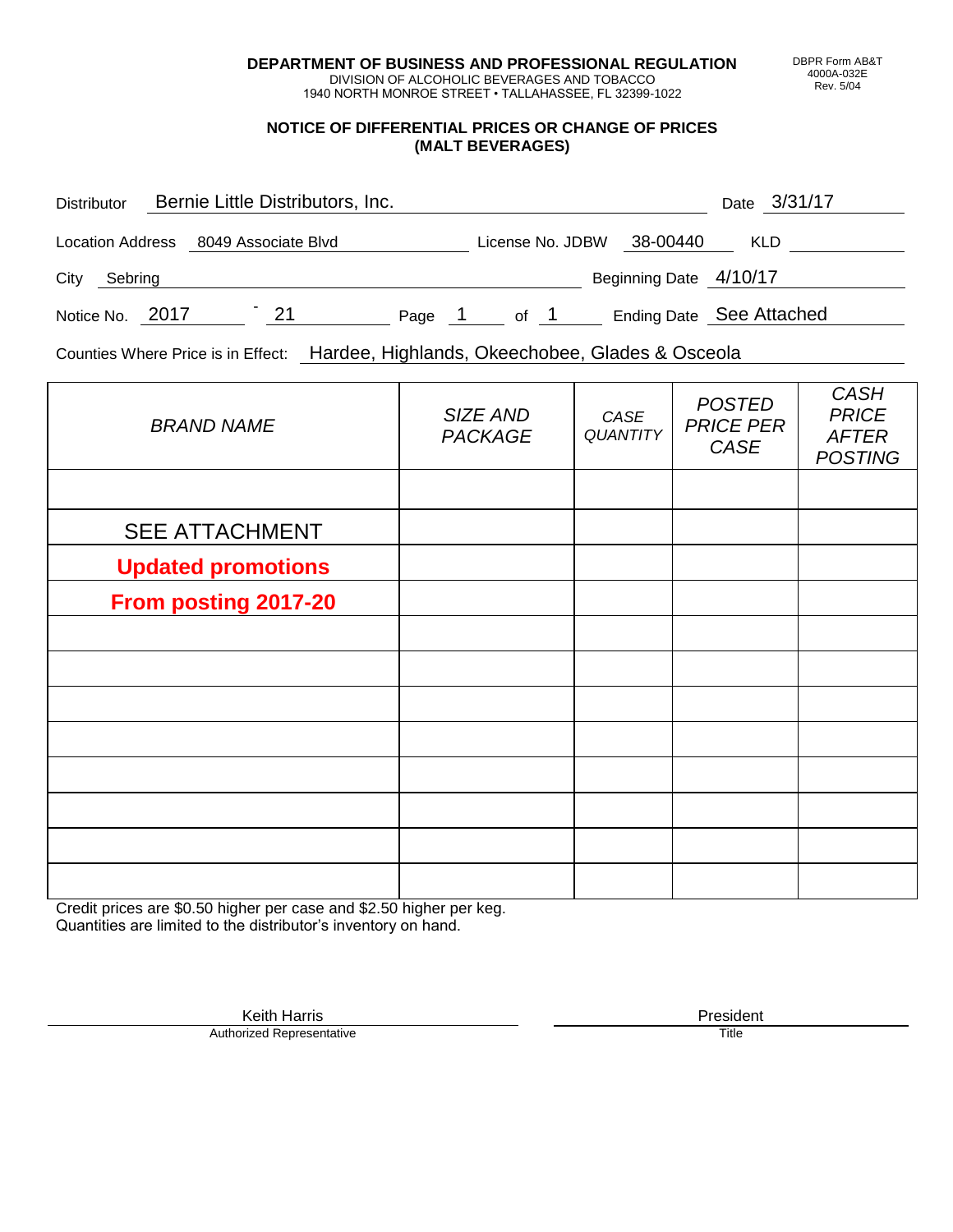|                                                                                                    |                                      |                      |                      |                    | Posted Frontline   |                  |            |                         |
|----------------------------------------------------------------------------------------------------|--------------------------------------|----------------------|----------------------|--------------------|--------------------|------------------|------------|-------------------------|
| <b>Brands</b><br>Bud, Bud Lt                                                                       | Package                              | Start                | Stop                 | Price              | Price              | Qty              | Premise    | Comment                 |
| Bud, Bud Lt                                                                                        | 24/8oz Can<br>24/8oz Can             | 03/13/17<br>03/13/17 | 07/02/17<br>07/02/17 | \$12.30<br>\$11.40 | \$13.25<br>\$13.25 | $5-19$<br>$20+$  | Off<br>Off |                         |
|                                                                                                    |                                      |                      |                      |                    |                    |                  |            |                         |
| Bud & Bud Lt                                                                                       | 24/8oz Can 2/12                      | 03/13/17             | 07/02/17             | \$13.10            | \$13.60            | $5-19$           | Off        |                         |
| Bud & Bud Lt                                                                                       | 24/8oz Can 2/12                      | 03/13/17             | 07/02/17             | \$12.20            | \$13.60            | $20+$            | Off        |                         |
| Michelob Ultra                                                                                     | 24/8oz Can 2/12                      | 03/13/17             | 07/02/17             | \$13.50            | \$14.45            | $5-19$           | Off        |                         |
| Michelob Ultra                                                                                     | 24/8oz Can 2/12                      | 03/13/17             | 07/02/17             | \$12.20            | \$14.45            | $20+$            | Off        |                         |
|                                                                                                    |                                      |                      |                      |                    |                    |                  |            |                         |
| Michelob Ultra                                                                                     | 24/8oz Can                           | 03/13/17             | 07/02/17             | \$12.70            | \$14.35            | $5-19$           | Off        |                         |
| Michelob Ultra                                                                                     | 24/8oz Can                           | 03/13/17             | 07/02/17             | \$11.40            | \$14.35            | $20+$            | Off        |                         |
| Brands & Packages above may be mixed and matched to achieve qty                                    |                                      |                      |                      |                    |                    |                  |            |                         |
| Bud, Bud Lt, Select, Select 55                                                                     | 24/12oz Can/LNR 4/6                  | 04/03/17             | 04/16/17             | 21.60              | 23.80              | $10+$            | Off        |                         |
| Michelob, Michelob Lt, Michelob Amberbock                                                          | 24/12oz LNNR 4/6                     | 04/03/17             | 04/16/17             | 21.60              | 24.55              | $10+$            | Off        |                         |
| <b>Land Shark</b>                                                                                  | 24/12oz LNNR 4/6                     | 04/03/17             | 04/16/17             | 15.85              | 24.55              | $10+$            | Off        |                         |
| Brands & Packages above may be mixed and matched to achieve qty                                    |                                      |                      |                      |                    |                    |                  |            |                         |
|                                                                                                    |                                      |                      |                      |                    |                    |                  |            |                         |
| Bud, Bud Lt, Select, Select 55                                                                     | 24/12oz Can/LNR 4/6                  | 04/17/17             | 07/02/17             | 21.60              | 23.80              | $10+$            | Off        |                         |
| Michelob, Michelob Lt, Michelob Amberbock                                                          | 24/12oz LNNR 4/6                     | 04/17/17             | 07/02/17             | 21.60              | 24.55              | $10+$            | Off        |                         |
|                                                                                                    |                                      |                      |                      |                    |                    |                  |            |                         |
| Land Shark<br><b>Land Shark</b>                                                                    | 24/12oz LNNR 4/6<br>24/12oz LNNR 4/6 | 04/17/17<br>04/17/17 | 07/02/17<br>07/02/17 | 21.60<br>20.25     | 24.55<br>24.55     | 10-111<br>$112+$ | Off<br>Off |                         |
| Brands & Packages above may be mixed and matched to achieve qty                                    |                                      |                      |                      |                    |                    |                  |            |                         |
|                                                                                                    |                                      |                      |                      |                    |                    |                  |            |                         |
| Bud, Bud Lt, Select, Select 55                                                                     | 24/12oz Can/LNR 4/6                  | 06/19/17             | 06/25/17             | 21.60              | 23.80              | $10+$            | Off        |                         |
| Michelob, Michelob Lt, Michelob Amberbock                                                          | 24/12oz LNNR 4/6                     | 06/19/17             | 06/25/17             | 21.60              | 24.55              | $10+$            | Off        |                         |
| <b>Land Shark</b>                                                                                  | 24/12oz LNNR 4/6                     | 06/19/17             | 06/25/17             | 16.50              | 24.55              | $10+$            | Off        |                         |
| Brands & Packages above may be mixed and matched to achieve qty                                    |                                      |                      |                      |                    |                    |                  |            |                         |
|                                                                                                    |                                      |                      |                      |                    |                    |                  |            |                         |
| Bud, Bud Lt, Select, Select 55                                                                     | 24/12oz Can/LNR 4/6                  | 06/26/17             | 07/02/17             | 21.60              | 23.80              | $10+$            | Off        |                         |
| Michelob, Michelob Lt, Michelob Amberbock                                                          | 24/12oz LNNR 4/6                     | 06/26/17             | 07/02/17             | 21.60              | 24.55              | $10+$            | Off        |                         |
| <b>Land Shark</b>                                                                                  | 24/12oz LNNR 4/6                     | 06/26/17             | 07/02/17             | 21.60              | 24.55              | 10-111           | Off        |                         |
| <b>Land Shark</b>                                                                                  | 24/12oz LNNR 4/6                     | 06/26/17             | 07/02/17             | 20.25              | 24.55              | $112+$           | Off        |                         |
| Brands & Packages above may be mixed and matched to achieve qty                                    |                                      |                      |                      |                    |                    |                  |            |                         |
|                                                                                                    |                                      |                      |                      |                    |                    |                  |            |                         |
| Bud, Bud Lt                                                                                        | 24/16oz Can 6/4                      | 09/12/16             | 07/02/17             | 22.65              | 25.65              | $5+$             | On & Off   |                         |
| Brands & Packages above may be mixed and matched to achieve gty                                    |                                      |                      |                      |                    |                    |                  |            |                         |
| Bud, Bud Lt                                                                                        | 24/16oz Can 3/8                      | 06/05/17             | 06/25/17             | 19.45              | 25.20              | $25+$            | Off        |                         |
| Michelob Ultra                                                                                     | 24/16oz Can 3/8                      | 06/05/17             | 06/25/17             | 19.45              | 27.10              | $25+$            | Off        |                         |
| Brands & Packages above may be mixed and matched to achieve qty                                    |                                      |                      |                      |                    |                    |                  |            |                         |
|                                                                                                    |                                      |                      |                      |                    |                    |                  |            |                         |
| Bud, Bud Lt                                                                                        | 24/16oz CALNR 3/8                    | 04/03/17             | 04/16/17             | 23.45              | 27.60              | $30+$            | Off        |                         |
| Bud, Bud Lt                                                                                        | 24/16oz CALNR 3/8                    | 05/01/17             | 05/14/17             | 23.45              | 27.60              | $30+$            | Off        |                         |
| Brands & Packages above may be mixed and matched to achieve qty                                    |                                      |                      |                      |                    |                    |                  |            |                         |
|                                                                                                    |                                      |                      |                      |                    |                    |                  |            |                         |
| Bud, Bud Lt                                                                                        | 24/16oz Can                          | 09/12/16             | 07/02/17             | 20.90              | 27.60              | $30+$            | Off        |                         |
| Brands & Packages above may be mixed and matched to achieve qty                                    |                                      |                      |                      |                    |                    |                  |            |                         |
|                                                                                                    |                                      |                      |                      |                    |                    |                  |            |                         |
| Bud, Bud Lt, Select & Select 55<br>Brands & Packages above may be mixed and matched to achieve qty | 18pk/12oz Can & LNNR                 | 09/12/16             | 07/02/17             | 14.80              | 16.90              | $20+$            | Off        |                         |
|                                                                                                    |                                      |                      |                      |                    |                    |                  |            |                         |
| Bud, Bud Lt, Select & Select 55                                                                    | 24/12oz LNNR 2/12                    | 09/12/16             | 07/02/17             | 21.55              | 22.50              | $10+$            | On         |                         |
| Brands & Packages above may be mixed and matched to achieve qty                                    |                                      |                      |                      |                    |                    |                  |            |                         |
|                                                                                                    |                                      |                      |                      |                    |                    |                  |            |                         |
| Bud, Bud Lt, Select & Select 55                                                                    | 24/12oz Can & LNNR 2/12              | 03/22/17             | 05/17/17             | 21.55              | 22.50              | $10+$            | Off        | <b>Stop Date Change</b> |
| Brands & Packages above may be mixed and matched to achieve qty                                    |                                      |                      |                      |                    |                    |                  |            |                         |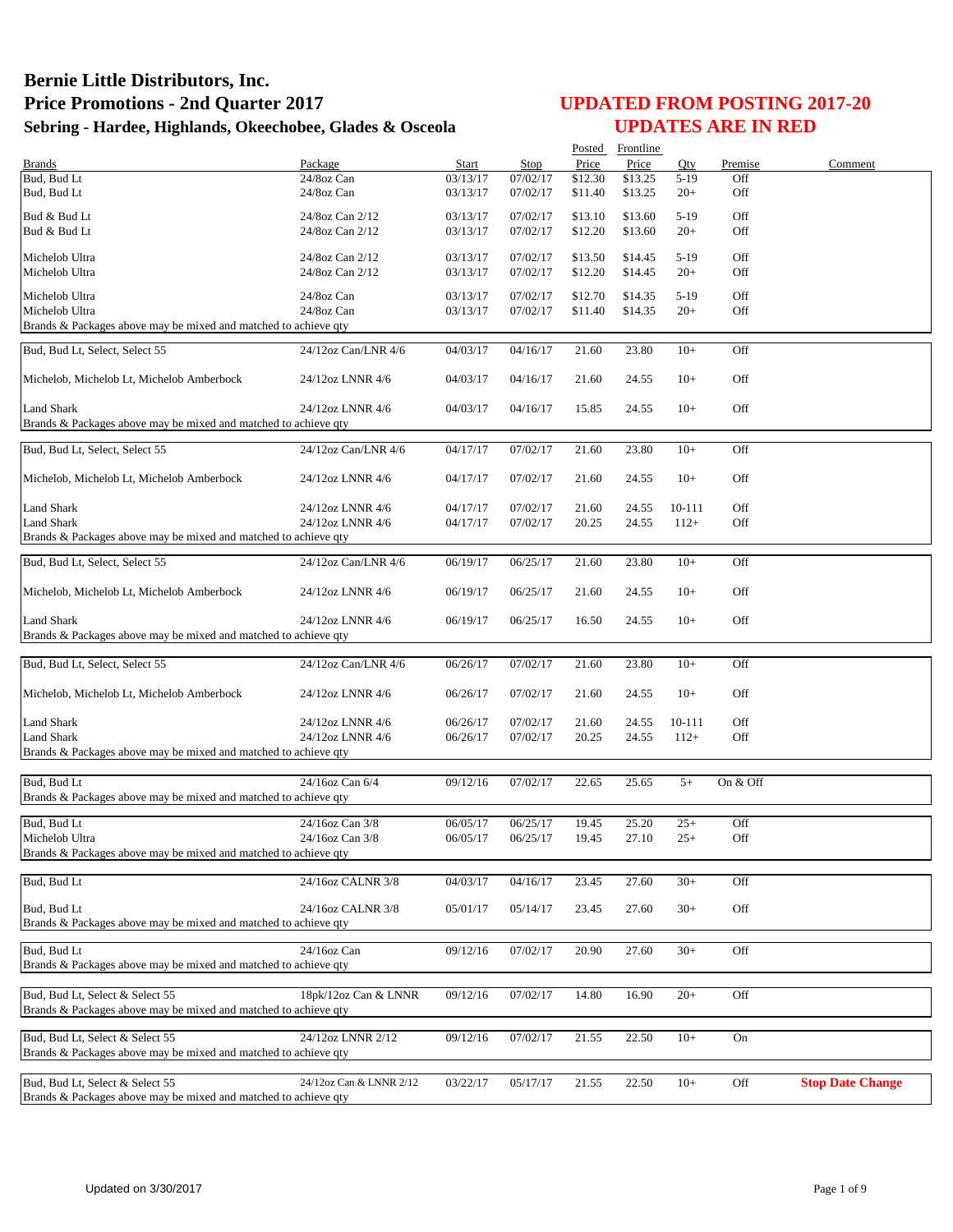|                                                                                                    |                                                    |                      |                      | Posted         | Frontline      |                |            |                         |
|----------------------------------------------------------------------------------------------------|----------------------------------------------------|----------------------|----------------------|----------------|----------------|----------------|------------|-------------------------|
| <b>Brands</b>                                                                                      | Package                                            | Start                | Stop                 | Price          | Price          | Oty            | Premise    | Comment                 |
| Bud, Bud Lt, Select & Select 55                                                                    | 24/12oz Can & LNNR 2/12                            | 05/18/17             | 05/28/17             | 21.55          | 22.50          | 10-49          | Off        |                         |
| Bud, Bud Lt, Select & Select 55                                                                    | 24/12oz Can & LNNR 2/12                            | 05/18/17             | 05/28/17             | 17.80          | 22.50          | $50+$          | Off        |                         |
| Bud & Bud Light                                                                                    | 24/16oz CALNR 3/8                                  | 05/18/17             | 05/28/17             | 25.45          | 27.60          | $1+$           | Off        |                         |
| Michelob, Mich Lt, Ultra, Ultra Amber, Amber Bock,                                                 |                                                    |                      |                      |                |                |                |            | <b>New</b>              |
| Ultra Lime                                                                                         | 24/12oz Can & LNNR 2/12                            | 05/18/17             | 05/28/17             | 23.90          | 24.85          | 5-49           | Off        |                         |
| Michelob, Mich Lt, Ultra, Ultra Amber, Amber Bock,                                                 |                                                    |                      |                      |                |                |                |            |                         |
| Ultra Lime                                                                                         | 24/12oz Can & LNNR 2/12                            | 05/18/17             | 05/28/17             | 17.80          | 24.85          | $50+$          | Off        |                         |
| Michelob Ultra                                                                                     | 24/16oz CALNR 3/8                                  | 05/18/17             | 05/28/17             | 35.85          | 37.25          | $5+$           | Off        |                         |
| Brands & Packages above may be mixed and matched to achieve qty                                    |                                                    |                      |                      |                |                |                |            |                         |
|                                                                                                    |                                                    |                      |                      |                |                |                |            |                         |
| Bud, Bud Lt, Select & Select 55<br>Brands & Packages above may be mixed and matched to achieve qty | 24/12oz Can & LNNR 2/12                            | 05/29/17             | 06/21/17             | 21.55          | 22.50          | $10+$          | Off        | <b>New</b>              |
|                                                                                                    |                                                    |                      |                      |                |                |                |            |                         |
| Bud, Bud Lt, Select & Select 55<br>Bud, Bud Lt, Select & Select 55                                 | 24/12oz Can & LNNR 2/12<br>24/12oz Can & LNNR 2/12 | 06/22/17<br>06/22/17 | 07/02/17<br>07/02/17 | 21.55<br>17.80 | 22.50<br>22.50 | 10-49<br>$50+$ | Off<br>Off |                         |
|                                                                                                    |                                                    |                      |                      |                |                |                |            |                         |
| Bud & Bud Light                                                                                    | 24/16oz CALNR 3/8                                  | 06/22/17             | 07/02/17             | 25.45          | 27.60          | $1+$           | Off        |                         |
|                                                                                                    |                                                    |                      |                      |                |                |                |            |                         |
| Michelob, Mich Lt, Ultra, Ultra Amber, Amber Bock,                                                 |                                                    |                      |                      |                |                |                |            | <b>New</b>              |
| Ultra Lime                                                                                         | 24/12oz Can & LNNR 2/12                            | 06/22/17             | 07/02/17             | 23.90          | 24.85          | 5-49           | Off        |                         |
| Michelob, Mich Lt, Ultra, Ultra Amber, Amber Bock,<br>Ultra Lime                                   | 24/12oz Can & LNNR 2/12                            | 06/22/17             | 07/02/17             | 17.80          | 24.85          | $50+$          | Off        |                         |
|                                                                                                    |                                                    |                      |                      |                |                |                |            |                         |
| Michelob Ultra                                                                                     | 24/16oz CALNR 3/8                                  | 06/22/17             | 07/02/17             | 35.85          | 37.25          | $5+$           | Off        |                         |
| Brands & Packages above may be mixed and matched to achieve qty                                    |                                                    |                      |                      |                |                |                |            |                         |
|                                                                                                    |                                                    |                      |                      |                |                |                |            |                         |
| Bud, Bud Lt, Select & Select 55<br>Bud, Bud Lt, Select & Select 55                                 | 24/12oz Can<br>$24/12$ oz Can                      | 09/12/16<br>09/12/16 | 07/02/17<br>07/02/17 | 20.75<br>19.75 | 22.60<br>22.60 | 10-44<br>$45+$ | Off<br>Off |                         |
|                                                                                                    |                                                    |                      |                      |                |                |                |            |                         |
| Bud, Bud Lt,                                                                                       | 24/12oz LNNR                                       | 09/12/16             | 07/02/17             | 20.75          | 22.60          | 10-44          | Off        |                         |
| Bud, Bud Lt,                                                                                       | 24/12oz LNNR                                       | 09/12/16             | 07/02/17             | 19.75          | 22.60          | $45+$          | Off        |                         |
|                                                                                                    |                                                    |                      |                      |                |                |                |            |                         |
| <b>Bud Light Lime</b>                                                                              | 24/12oz LNNR/Can                                   | 09/12/16             | 07/02/17             | 22.20          | 24.10          | 10-44          | Off        |                         |
| <b>Bud Light Lime</b>                                                                              | 24/12oz LNNR/Can                                   | 09/12/16             | 07/02/17             | 19.75          | 24.10          | $45+$          | Off        |                         |
|                                                                                                    |                                                    |                      |                      |                |                |                |            |                         |
| Michelob Ultra<br>Michelob Ultra                                                                   | 24/12oz Can & LNNR<br>24/12oz Can & LNNR           | 09/12/16<br>09/12/16 | 07/02/17<br>07/02/17 | 22.20<br>20.70 | 24.10<br>24.10 | 10-44<br>$45+$ | Off<br>Off |                         |
| Brands & Packages above may be mixed and matched to achieve qty                                    |                                                    |                      |                      |                |                |                |            |                         |
|                                                                                                    |                                                    |                      |                      |                |                |                |            |                         |
| Bud, Bud Light, Select                                                                             | 24/16oz ALNR/CALNR                                 | 01/02/17             | 07/02/17             | \$21.55        | \$28.50        | $144+$         | On         |                         |
| Brands & Packages above may be mixed and matched to achieve qty                                    |                                                    |                      |                      |                |                |                |            |                         |
| Bud, Bud Lt                                                                                        | 24/16oz CALNR                                      | 09/12/16             | 07/02/17             | 24.85          | 28.50          | $98+$          | Off        |                         |
| Brands & Packages above may be mixed and matched to achieve qty                                    |                                                    |                      |                      |                |                |                |            |                         |
|                                                                                                    |                                                    |                      |                      |                |                |                |            |                         |
| Bud, Bud Lt                                                                                        | 20/16oz CALNR                                      | 02/06/17             | 07/02/17             | 17.95          | 23.00          | $33+$          | Off        |                         |
| Brands & Packages above may be mixed and matched to achieve qty                                    |                                                    |                      |                      |                |                |                |            |                         |
| Bud Lt Lime & Platinum                                                                             | 24/16 CALNR 3/8                                    | 03/27/17             | 07/02/17             | 30.67          | 36.15          | $10+$          | On         |                         |
| Brands & Packages above may be mixed and matched to achieve gty                                    |                                                    |                      |                      |                |                |                |            |                         |
|                                                                                                    |                                                    |                      |                      |                |                |                |            |                         |
| Oculto<br>Brands & Packages above may be mixed and matched to achieve qty                          | 24/12oz LNNR 2/12                                  | 09/12/16             | 07/02/17             | 26.65          | 29.90          | $20+$          | Off        |                         |
|                                                                                                    |                                                    |                      |                      |                |                |                |            |                         |
| BL Lime, Platinum, Black Crown, Mich Lt & Ultra                                                    | 18/12oz LNNR/Cans                                  | 09/12/16             | 07/02/17             | 16.95          | 18.45          | $5 - 59$       | Off        |                         |
| BL Lime, Platinum, Black Crown, Mich Lt & Ultra                                                    | 18/12oz LNNR/Cans                                  | 09/12/16             | 07/02/17             | 15.85          | 18.45          | $60+$          | Off        |                         |
| Brands & Packages above may be mixed and matched to achieve qty                                    |                                                    |                      |                      |                |                |                |            |                         |
| Mich, Mic Lt, Ultra, Ultra Amber, Amberbock & Ultra                                                |                                                    |                      |                      |                |                |                |            |                         |
| Lime Cactus                                                                                        | 24/12oz Can/LNNR 2/12                              | 11/24/16             | 05/17/17             | 23.90          | 24.85          | $5+$           | Off        | <b>Stop Date Change</b> |
| Michelob Ultra                                                                                     | 24/16oz CALNR 3/8                                  | 11/24/16             | 05/17/17             | 35.85          | 37.25          | $5+$           | Off        |                         |
| Brands & Packages above may be mixed and matched to achieve qty                                    |                                                    |                      |                      |                |                |                |            |                         |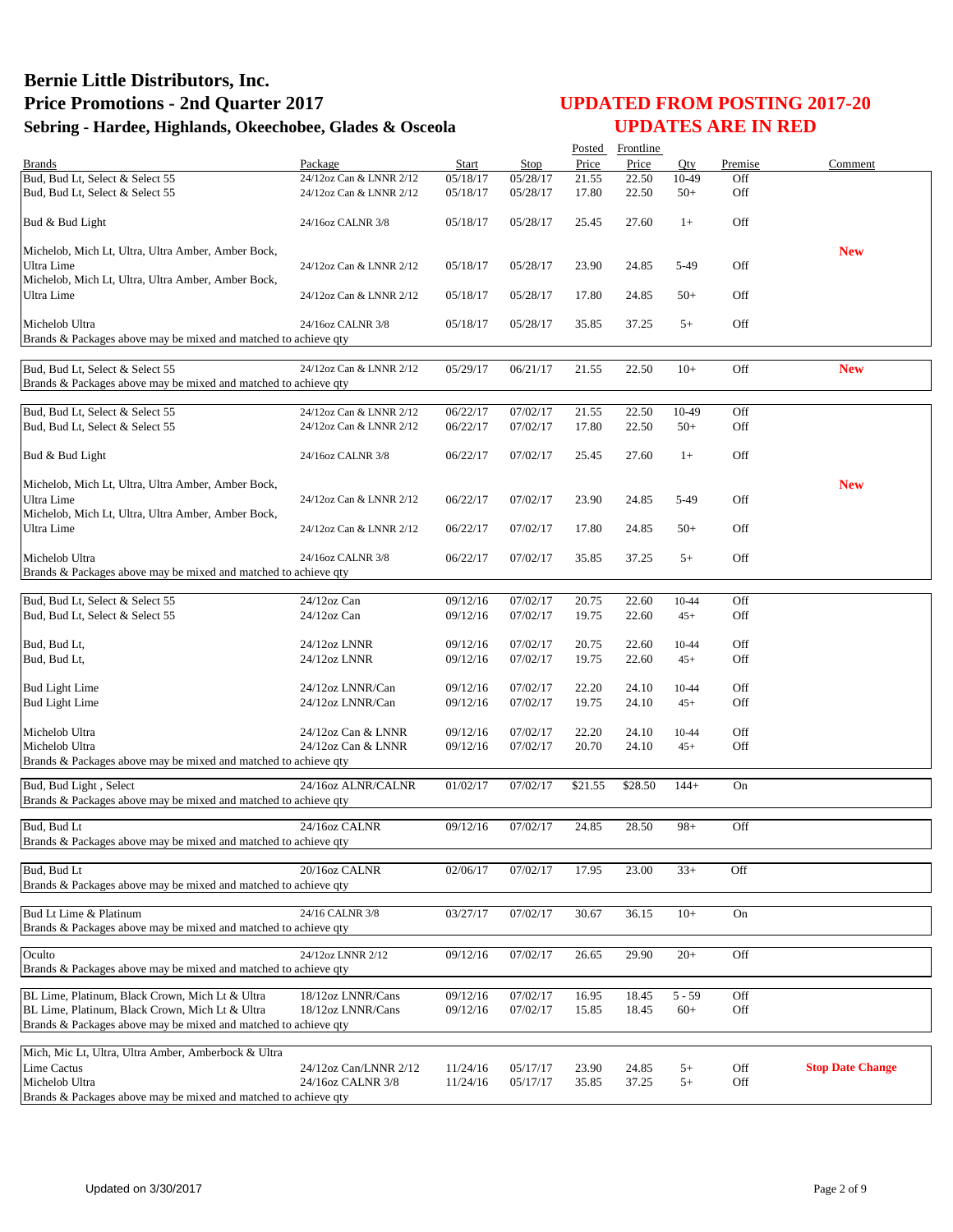|                                                                               |                        |          |          | Posted | Frontline |           |           |            |
|-------------------------------------------------------------------------------|------------------------|----------|----------|--------|-----------|-----------|-----------|------------|
| <b>Brands</b>                                                                 | Package                | Start    | Stop     | Price  | Price     | Oty       | Premise   | Comment    |
| Mich, Mic Lt, Ultra, Ultra Amber, Amberbock & Ultra                           |                        |          |          |        |           |           |           |            |
| Lime Cactus                                                                   | 24/12oz Can/LNNR 2/12  | 05/29/17 | 06/21/17 | 23.90  | 24.85     | $5+$      | Off       | <b>New</b> |
| Michelob Ultra                                                                | 24/16oz CALNR 3/8      | 05/29/17 | 06/21/17 | 35.85  | 37.25     | $5+$      | Off       |            |
| Brands & Packages above may be mixed and matched to achieve qty               |                        |          |          |        |           |           |           |            |
| BL Lime, Platinum, Black Crown & Landshark                                    | 24/12oz LNNR 2/12      | 09/12/16 | 07/02/17 | 20.45  | 24.10     | $10+$     | <b>ON</b> |            |
| BL Lime, Platinum & Landshark                                                 | 24/12oz Cans 2/12      | 09/12/16 | 07/02/17 | 20.45  | 24.10     | $10+$     | <b>ON</b> |            |
| Brands & Packages above may be mixed and matched to achieve qty               |                        |          |          |        |           |           |           |            |
| BL Lime, Platinum & Black Crown                                               | 24/12oz Cans/LNNR 2/12 | 03/22/17 | 04/30/17 | 23.15  | 24.10     | $1+$      | Off       |            |
|                                                                               |                        |          |          |        |           |           |           |            |
| BLL Rita Family (Lime, Straw, Mango, Raz, Orange, Grape,                      |                        |          |          |        |           |           |           |            |
| Peach & Seasonal)                                                             | 24/8oz Can 2/12        | 03/22/17 | 04/30/17 | 23.15  | 24.10     | $1-6$     | Off       |            |
| BLL Rita Family (Lime, Straw, Mango, Raz, Orange, Grape,                      |                        |          |          |        |           |           |           |            |
| Peach & Seasonal)                                                             | 24/8oz Can 2/12        | 03/22/17 | 04/30/17 | 21.30  | 24.10     | $7+$      | Off       |            |
| Brands & Packages above may be mixed and matched to achieve qty               |                        |          |          |        |           |           |           |            |
| BL Lime, Platinum & Black Crown                                               | 24/12oz Cans/LNNR 2/12 | 05/01/17 | 05/07/17 | 23.15  | 24.10     | $1+$      | Off       |            |
|                                                                               |                        |          |          |        |           |           |           |            |
| BLL Rita Family (Lime, Straw, Mango, Raz, Orange, Grape,                      |                        |          |          |        |           |           |           |            |
| Peach & Seasonal)<br>BLL Rita Family (Lime, Straw, Mango, Raz, Orange, Grape, | 24/8oz Can 2/12        | 05/01/17 | 05/07/17 | 23.15  | 24.10     | $1-6$     | Off       |            |
| Peach & Seasonal)                                                             | 24/8oz Can 2/12        | 05/01/17 | 05/07/17 | 21.30  | 24.10     | $7 - 26$  | Off       |            |
| BLL Rita Family (Lime, Straw, Mango, Raz, Orange, Grape,                      |                        |          |          |        |           |           |           |            |
| Peach & Seasonal)                                                             | 24/8oz Can 2/12        | 05/01/17 | 05/07/17 | 13.70  | 24.10     | $27+$     | Off       |            |
| Brands & Packages above may be mixed and matched to achieve qty               |                        |          |          |        |           |           |           |            |
| BL Lime, Platinum & Black Crown                                               | 24/12oz Cans/LNNR 2/12 | 05/08/17 | 06/25/17 | 23.15  | 24.10     | $1+$      | Off       |            |
|                                                                               |                        |          |          |        |           |           |           |            |
| BLL Rita Family (Lime, Straw, Mango, Raz, Orange, Grape,                      |                        |          |          |        |           |           |           |            |
| Peach & Seasonal)                                                             | 24/8oz Can 2/12        | 05/08/17 | 06/25/17 | 23.15  | 24.10     | $1-6$     | Off       |            |
| BLL Rita Family (Lime, Straw, Mango, Raz, Orange, Grape,                      |                        |          |          |        |           |           |           |            |
| Peach & Seasonal)                                                             | 24/8oz Can 2/12        | 05/08/17 | 06/25/17 | 21.30  | 24.10     | $7+$      | Off       |            |
| Brands & Packages above may be mixed and matched to achieve qty               |                        |          |          |        |           |           |           |            |
| BL Lime, Platinum & Black Crown                                               | 24/12oz Cans/LNNR 2/12 | 06/26/17 | 07/02/17 | 23.15  | 24.10     | $1+$      | Off       |            |
|                                                                               |                        |          |          |        |           |           |           |            |
| BLL Rita Family (Lime, Straw, Mango, Raz, Orange, Grape,                      |                        |          |          |        |           |           |           |            |
| Peach & Seasonal)<br>BLL Rita Family (Lime, Straw, Mango, Raz, Orange, Grape, | 24/8oz Can 2/12        | 06/26/17 | 07/02/17 | 23.15  | 24.10     | $1-6$     | Off       |            |
| Peach & Seasonal)                                                             | 24/8oz Can 2/12        | 06/26/17 | 07/02/17 | 21.30  | 24.10     | $7 - 26$  | Off       |            |
| BLL Rita Family (Lime, Straw, Mango, Raz, Orange, Grape,                      |                        |          |          |        |           |           |           |            |
| Peach & Seasonal)                                                             | 24/8oz Can 2/12        | 06/26/17 | 07/02/17 | 13.70  | 24.10     | $27+$     | Off       |            |
| Brands & Packages above may be mixed and matched to achieve qty               |                        |          |          |        |           |           |           |            |
|                                                                               |                        |          |          |        |           |           |           |            |
| Bud Light Lime, Platinum & Black Crown                                        | 24/12oz LNNR 4/6       | 04/03/17 | 04/30/17 | 21.60  | 24.55     | $10+$     | Off       |            |
| Brands & Packages above may be mixed and matched to achieve qty               |                        |          |          |        |           |           |           |            |
| Bud Lt Platinum & Black Crown                                                 | 24/12oz LNNR 4/6       | 05/01/17 | 05/07/17 | 21.60  | 24.55     | $10+$     | Off       |            |
|                                                                               |                        |          |          |        |           |           |           |            |
| <b>Bud Light Lime</b>                                                         | 24/12oz LNNR 4/6       | 05/01/17 | 05/07/17 | 21.60  | 24.55     | $10 - 14$ | Off       |            |
| <b>Bud Light Lime</b>                                                         | 24/12oz LNNR 4/6       | 05/01/17 | 05/07/17 | 15.85  | 24.55     | $15+$     | Off       |            |
| Brands & Packages above may be mixed and matched to achieve qty               |                        |          |          |        |           |           |           |            |
| Bud Light Lime, Platinum & Black Crown                                        | 24/12oz LNNR 4/6       | 05/08/17 | 07/02/17 | 21.60  | 24.55     | $10+$     | Off       |            |
| Brands & Packages above may be mixed and matched to achieve qty               |                        |          |          |        |           |           |           |            |
|                                                                               |                        |          |          |        |           |           |           |            |
| Busch, Busch Lt, Nat Lt, Nat Ice & Rolling Rock                               | 24/12oz Can S/C        | 01/16/17 | 07/02/17 | 15.35  | 17.00     | 15-76     | Off       |            |
| Busch, Busch Lt, Nat Lt, Nat Ice & Rolling Rock                               | 24/12oz Can S/C        | 01/16/17 | 07/02/17 | 13.80  | 17.00     | $77+$     | Off       |            |
|                                                                               |                        |          |          |        |           |           |           |            |
| Natty Daddy                                                                   | 24/12oz Can S/C        | 01/16/17 | 07/02/17 | 15.35  | 16.10     | $1 - 4$   | Off       |            |
| Natty Daddy                                                                   | 24/12oz Can S/C        | 01/16/17 | 07/02/17 | 14.35  | 16.10     | 5-76      | Off       |            |
| Natty Daddy                                                                   | 24/12oz Can S/C        | 01/16/17 | 07/02/17 | 13.80  | 16.10     | $77+$     | Off       |            |
| Brands & Packages above may be mixed and matched to achieve qty               |                        |          |          |        |           |           |           |            |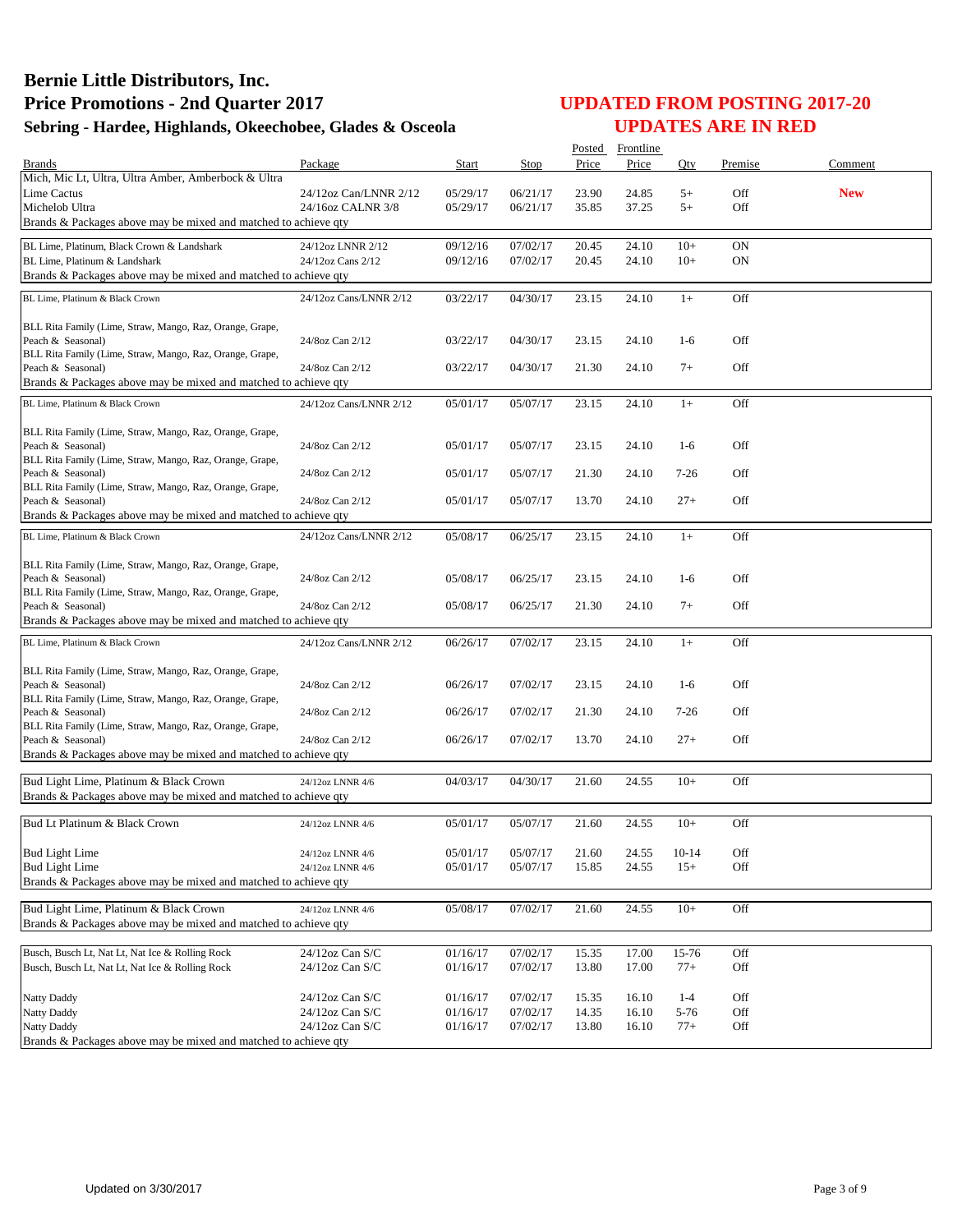|                                                                                                                                                                  |                   |          |          | Posted  | Frontline |           |         |         |
|------------------------------------------------------------------------------------------------------------------------------------------------------------------|-------------------|----------|----------|---------|-----------|-----------|---------|---------|
| <b>Brands</b>                                                                                                                                                    | Package           | Start    | Stop     | Price   | Price     | Qty       | Premise | Comment |
| Busch, Busch Lt, Nat Lt, Nat Ice, Bud Ice, Rolling Rock<br>& Busch Ice<br>Busch, Busch Lt, Nat Lt, Nat Ice, Bud Ice, Rolling Rock                                | 18/12oz Cans/LNNR | 04/03/17 | 04/16/17 | 10.95   | 12.40     | 20-39     | Off     |         |
| & Busch Ice<br>Brands & Packages above may be mixed and matched to achieve qty                                                                                   | 18/12oz Cans/LNNR | 04/03/17 | 04/16/17 | 9.35    | 12.40     | $40+$     | Off     |         |
| Busch, Busch Lt, Nat Lt, Nat Ice, Bud Ice, Rolling Rock<br>& Busch Ice<br>Brands & Packages above may be mixed and matched to achieve qty                        | 18/12oz Cans/LNNR | 04/17/17 | 07/02/17 | 9.35    | 12.40     | $40+$     | Off     |         |
| Bud Ice, King Cobra, High Gravity, Natty Daddy &<br><b>Rolling Rock</b><br>Brands & Packages above may be mixed and matched to achieve qty                       | 24/16oz Can 6/4   | 01/02/17 | 07/02/17 | \$15.95 | \$19.55   | $5+$      | Off     |         |
| Shock Top & Shock Top Sampler                                                                                                                                    | 24/12oz LNNR      | 09/12/16 | 07/02/17 | 19.70   | 27.75     | $56+$     | Off     |         |
| Shock Top & Shock Top Lemon                                                                                                                                      | 15/12oz Can       | 09/12/16 | 07/02/17 | 13.65   | 15.25     | $50+$     | Off     |         |
| Shock Top & Shock Top Lemon                                                                                                                                      | 30/12oz Can 2/15  | 09/12/16 | 07/02/17 | 25.70   | 28.90     | $25+$     | Off     |         |
| Shock Top, Apple Wheat, Lemon, Pumpkin, Rasp, IPA, Winter<br>Combo, Choc, Pretzel, Ginger, Ruby Red<br>Shock Top, Apple Wheat, Lemon, Pumpkin, Rasp, IPA, Winter | 24/12oz LNNR 4/6  | 03/13/17 | 06/10/17 | 27.10   | 27.75     | $1-19$    | Off     |         |
| Combo, Choc, Pretzel, Ginger, Ruby Red<br>Shock Top, Apple Wheat, Lemon, Pumpkin, Rasp, IPA, Winter                                                              | 24/12oz LNNR 4/6  | 03/13/17 | 06/10/17 | 26.10   | 27.75     | 20-55     | Off     |         |
| Combo, Choc, Pretzel, Ginger, Ruby Red<br>Shock Top, Apple Wheat, Lemon, Pumpkin, Rasp, IPA, Winter                                                              | 24/12oz LNNR 4/6  | 03/13/17 | 06/10/17 | 25.10   | 27.75     | 56-111    | Off     |         |
| Combo, Choc, Pretzel, Ginger, Ruby Red<br>Brands & Packages above may be mixed and matched to achieve qty                                                        | 24/12oz LNNR 4/6  | 03/13/17 | 06/10/17 | 24.10   | 27.75     | $112+$    | Off     |         |
|                                                                                                                                                                  |                   |          |          |         |           |           |         |         |
| Shock Top, Apple Wheat, Lemon, Pumpkin, Rasp, IPA, Winter<br>Combo, Choc, Pretzel, Ginger, Ruby Red                                                              | 24/12oz LNNR 4/6  | 06/12/17 | 06/18/17 | 27.10   | 27.75     | $1-19$    | Off     |         |
| Shock Top, Apple Wheat, Lemon, Pumpkin, Rasp, IPA, Winter<br>Combo, Choc, Pretzel, Ginger, Ruby Red                                                              | 24/12oz LNNR 4/6  | 06/12/17 | 06/18/17 | 19.20   | 27.75     | $20+$     | Off     |         |
| Brands & Packages above may be mixed and matched to achieve qty                                                                                                  |                   |          |          |         |           |           |         |         |
| Shock Top, Apple Wheat, Lemon, Pumpkin, Rasp, IPA, Winter<br>Combo, Choc, Pretzel, Ginger, Ruby Red                                                              | 24/12oz LNNR 4/6  | 06/19/17 | 09/02/17 | 27.10   | 27.75     | $1-19$    | Off     |         |
| Shock Top, Apple Wheat, Lemon, Pumpkin, Rasp, IPA, Winter<br>Combo, Choc, Pretzel, Ginger, Ruby Red                                                              | 24/12oz LNNR 4/6  | 06/19/17 | 09/02/17 | 26.10   | 27.75     | $20 - 55$ | Off     |         |
| Shock Top, Apple Wheat, Lemon, Pumpkin, Rasp, IPA, Winter<br>Combo, Choc, Pretzel, Ginger, Ruby Red                                                              | 24/12oz LNNR 4/6  | 06/19/17 | 09/02/17 | 25.10   | 27.75     | 56-111    | Off     |         |
| Shock Top, Apple Wheat, Lemon, Pumpkin, Rasp, IPA, Winter<br>Combo, Choc, Pretzel, Ginger, Ruby Red                                                              | 24/12oz LNNR 4/6  | 06/19/17 | 09/02/17 | 24.10   | 27.75     | $112+$    | Off     |         |
| Brands & Packages above may be mixed and matched to achieve qty                                                                                                  |                   |          |          |         |           |           |         |         |
| Wild Blue & Redbridge<br>Brands & Packages above may be mixed and matched to achieve qty                                                                         | 24/12oz LNNR 4/6  | 11/14/16 | 07/02/17 | 28.65   | 29.35     | $28+$     | Off     |         |
| Kirin Ichiban & Kirin Light<br>Brands & Packages above may be mixed and matched to achieve qty                                                                   | 24/12oz LNNR 4/6  | 11/14/16 | 07/02/17 | 23.50   | 27.75     | $10+$     | Off     |         |
| Becks, Lt, Dark, Oktob, Sapphire, Becks NA, St Pauli &                                                                                                           |                   |          |          |         |           |           |         |         |
| Bass                                                                                                                                                             | 24/12oz LNNR 4/6  | 09/12/16 | 05/21/17 | 22.05   | 24.55     | 56-111    | Off     |         |
| Becks, Lt, Dark, Oktob, Sapphire, Becks NA, St Pauli &<br><b>Bass</b>                                                                                            | 24/12oz LNNR 4/6  | 09/12/16 | 05/21/17 | 19.80   | 24.55     | $112+$    | Off     |         |
| Brands & Packages above may be mixed and matched to achieve qty                                                                                                  |                   |          |          |         |           |           |         |         |
| Becks, Lt, Dark, Oktob, Sapphire                                                                                                                                 | 24/12oz LNNR 4/6  | 05/22/17 | 05/28/17 | 16.50   | 24.55     | $20+$     | Off     |         |
| Bass Ale, S Pauli & Beck's NA                                                                                                                                    | 24/12oz LNNR 4/6  | 05/22/17 | 05/28/17 | 22.05   | 24.55     | 56-111    | Off     |         |
| Bass Ale, St Pauli & Beck's NA<br>Brands & Packages above may be mixed and matched to achieve qty                                                                | 24/12oz LNNR 4/6  | 05/22/17 | 05/28/17 | 19.80   | 24.55     | $112+$    | Off     |         |
| Becks, Lt, Dark, Oktob, Sapphire, Becks NA, St Pauli &                                                                                                           |                   |          |          |         |           |           |         |         |
| <b>Bass</b>                                                                                                                                                      | 24/12oz LNNR 4/6  | 05/29/17 | 07/02/17 | 22.05   | 24.55     | 56-111    | Off     |         |
| Becks, Lt, Dark, Oktob, Sapphire, Becks NA, St Pauli &<br><b>Bass</b><br>Brands & Packages above may be mixed and matched to achieve qty                         | 24/12oz LNNR 4/6  | 05/29/17 | 07/02/17 | 19.80   | 24.55     | $112+$    | Off     |         |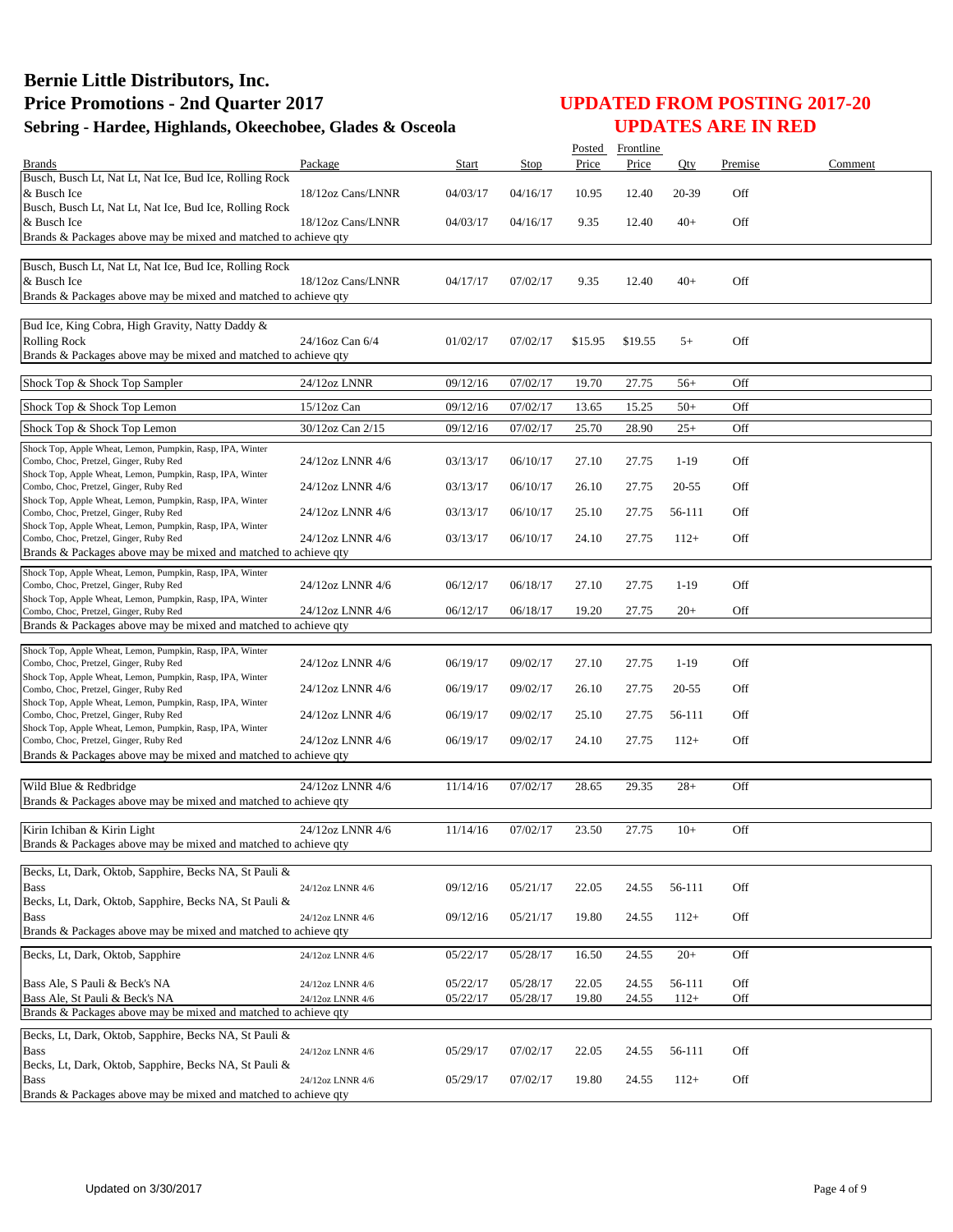|                                                                                                                               |                                                |                      |                      |                | Posted Frontline |                  |            |         |
|-------------------------------------------------------------------------------------------------------------------------------|------------------------------------------------|----------------------|----------------------|----------------|------------------|------------------|------------|---------|
| <b>Brands</b>                                                                                                                 | Package                                        | Start                | Stop                 | Price          | Price            | Qty              | Premise    | Comment |
| Becks, Light, Dark, Oktoberfest, Sapphire, St Pauli &<br><b>Bass</b><br>Becks, Light, Dark, Oktoberfest, Sapphire, St Pauli & | 24/12oz LNNR/CAN 2/12                          | 03/06/17             | 04/16/17             | 20.35          | 24.10            | 56-111           | Off        |         |
| <b>Bass</b>                                                                                                                   | 24/12oz LNNR/CAN 2/12                          | 03/06/17             | 04/16/17             | 19.80          | 24.10            | $112+$           | Off        |         |
| <b>Land Shark</b><br><b>Land Shark</b><br>Brands & Packages above may be mixed and matched to achieve qty                     | 24/12oz LNNR/CAN 2/12<br>24/12oz LNNR/CAN 2/12 | 03/06/17<br>03/06/17 | 04/16/17<br>04/16/17 | 22.15<br>20.35 | 24.10<br>24.10   | 56-111<br>$112+$ | Off<br>Off |         |
| Becks, Light, Dark, Oktoberfest, Sapphire, St Pauli &<br><b>Bass</b>                                                          | 24/12oz LNNR/CAN 2/12                          | 04/17/17             | 04/23/17             | 19.20          | 24.10            | $10+$            | Off        |         |
| <b>Land Shark</b><br>Brands & Packages above may be mixed and matched to achieve qty                                          | 24/12oz LNNR/CAN 2/12                          | 04/17/17             | 04/23/17             | 19.20          | 24.10            | $10+$            | Off        |         |
| Becks, Light, Dark, Oktoberfest, Sapphire, St Pauli &<br><b>Bass</b><br>Becks, Light, Dark, Oktoberfest, Sapphire, St Pauli & | 24/12oz LNNR/CAN 2/12                          | 04/24/17             | 05/07/17             | 20.35          | 24.10            | 56-111           | Off        |         |
| <b>Bass</b>                                                                                                                   | 24/12oz LNNR/CAN 2/12                          | 04/24/17             | 05/07/17             | 19.80          | 24.10            | $112+$           | Off        |         |
| <b>Land Shark</b><br><b>Land Shark</b><br>Brands & Packages above may be mixed and matched to achieve qty                     | 24/12oz LNNR/CAN 2/12<br>24/12oz LNNR/CAN 2/12 | 04/24/17<br>04/24/17 | 05/07/17<br>05/07/17 | 22.15<br>20.35 | 24.10<br>24.10   | 56-111<br>$112+$ | Off<br>Off |         |
|                                                                                                                               |                                                |                      |                      |                |                  |                  |            |         |
| Becks, Light, Dark, Oktoberfest, Sapphire, St Pauli &<br><b>Bass</b>                                                          | 24/12oz LNNR/CAN 2/12                          | 05/08/17             | 05/14/17             | 19.20          | 24.10            | $10+$            | Off        |         |
| Land Shark<br>Brands & Packages above may be mixed and matched to achieve qty                                                 | 24/12oz LNNR/CAN 2/12                          | 05/08/17             | 05/14/17             | 19.20          | 24.10            | $10+$            | Off        |         |
|                                                                                                                               |                                                |                      |                      |                |                  |                  |            |         |
| Becks, Light, Dark, Oktoberfest, Sapphire, St Pauli &<br>Bass                                                                 | 24/12oz LNNR/CAN 2/12                          | 05/15/17             | 06/11/17             | 20.35          | 24.10            | 56-111           | Off        |         |
| Becks, Light, Dark, Oktoberfest, Sapphire, St Pauli &<br><b>Bass</b>                                                          | 24/12oz LNNR/CAN 2/12                          | 05/15/17             | 06/11/17             | 19.80          | 24.10            | $112+$           | Off        |         |
| Land Shark<br><b>Land Shark</b><br>Brands & Packages above may be mixed and matched to achieve qty                            | 24/12oz LNNR/CAN 2/12<br>24/12oz LNNR/CAN 2/12 | 05/15/17<br>05/15/17 | 06/11/17<br>06/11/17 | 22.15<br>20.35 | 24.10<br>24.10   | 56-111<br>$112+$ | Off<br>Off |         |
| Becks, Light, Dark, Oktoberfest, Sapphire, St Pauli &                                                                         |                                                |                      |                      |                |                  |                  |            |         |
| <b>Bass</b>                                                                                                                   | 24/12oz LNNR/CAN 2/12                          | 06/12/17             | 06/18/17             | 19.20          | 24.10            | $10+$            | Off        |         |
| <b>Land Shark</b><br>Brands & Packages above may be mixed and matched to achieve qty                                          | 24/12oz LNNR/CAN 2/12                          | 06/12/17             | 06/18/17             | 19.20          | 24.10            | $10+$            | Off        |         |
| Becks, Light, Dark, Oktoberfest, Sapphire, St Pauli &<br><b>Bass</b>                                                          | 24/12oz LNNR/CAN 2/12                          | 06/19/17             | 07/09/17             | 20.35          | 24.10            | 56-111           | Off        |         |
| Becks, Light, Dark, Oktoberfest, Sapphire, St Pauli &<br><b>Bass</b>                                                          | 24/12oz LNNR/CAN 2/12                          | 06/19/17             | 07/09/17             | 19.80          | 24.10            | $112+$           | Off        |         |
| Land Shark<br>Land Shark<br>Brands & Packages above may be mixed and matched to achieve qty                                   | 24/12oz LNNR/CAN 2/12<br>24/12oz LNNR/CAN 2/12 | 06/19/17<br>06/19/17 | 07/09/17<br>07/09/17 | 22.15<br>20.35 | 24.10<br>24.10   | 56-111<br>$112+$ | Off<br>Off |         |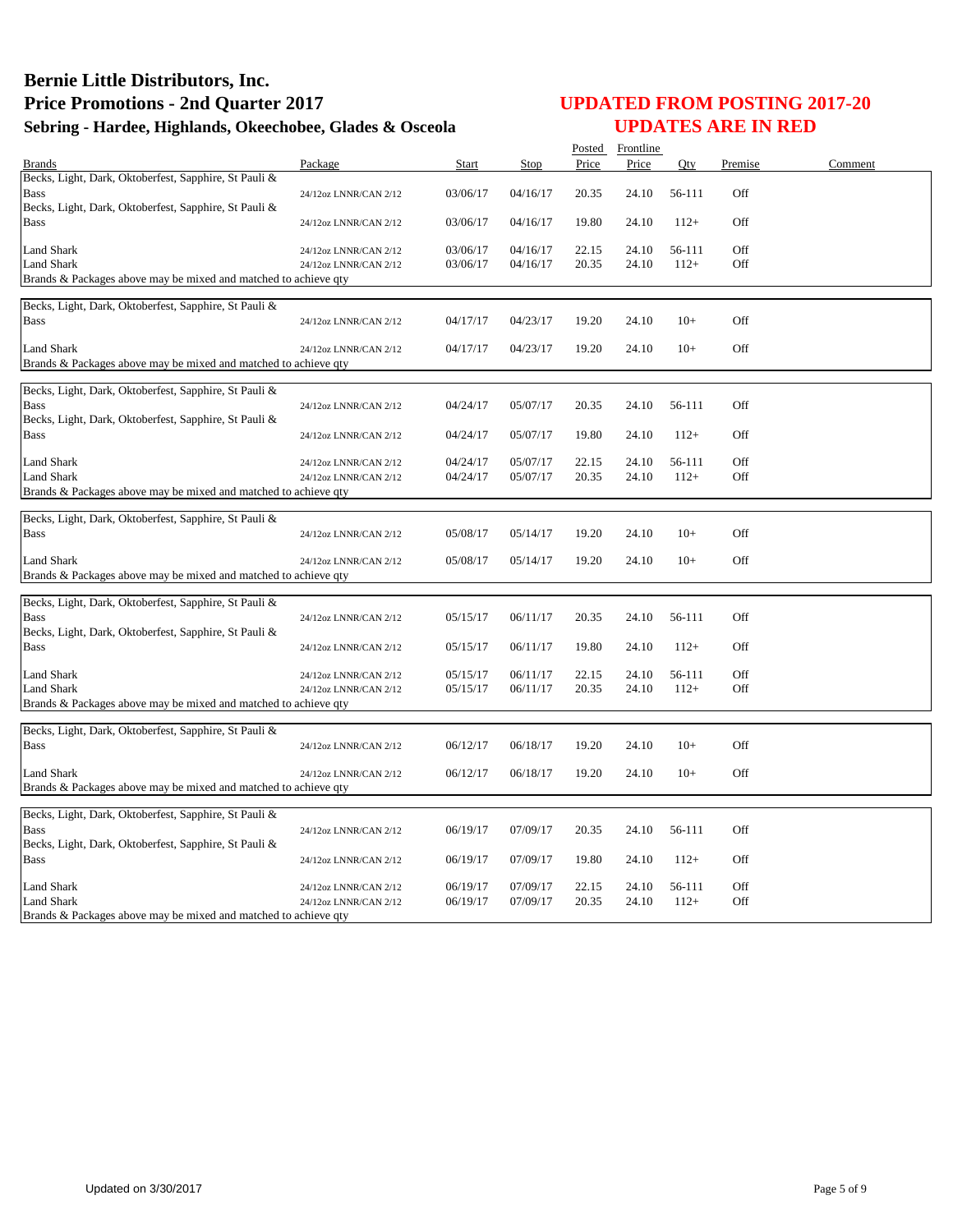| <b>Brands</b><br>Beck's, Sapphire, Black Crown, BL Lime, Platinum,<br>Off<br>Michelob Ultra & Landshark<br>24/16oz CAN 6/4<br>02/06/17<br>07/02/17<br>25.75<br>28.00<br>$1-2$<br>Beck's, Sapphire, Black Crown, BL Lime, Platinum,<br>Off<br>Michelob Ultra & Landshark<br>24/16oz CAN 6/4<br>02/06/17<br>07/02/17<br>24.90<br>28.00<br>$3+$<br>Shock Top, Apple, Lemon, Pumpkin, Shockolate &<br><b>Twisted Pretzel</b><br>24/16oz CAN 6/4<br>07/02/17<br>33.50<br>$1 - 2$<br>Off<br>02/06/17<br>29.80<br>Shock Top, Apple, Lemon, Pumpkin, Shockolate &<br>Off<br><b>Twisted Pretzel</b><br>24/16oz CAN 6/4<br>02/06/17<br>07/02/17<br>24.90<br>33.50<br>$3+$<br>Off<br>Goose 312, IPA, Green Line & Four Star Pilsner<br>24/16oz CAN 6/4<br>02/06/17<br>07/02/17<br>29.80<br>31.95<br>$1 - 2$<br>Off<br>Goose 312, IPA, Green Line & Four Star Pilsner<br>07/02/17<br>24.90<br>31.95<br>$3+$<br>24/16oz CAN 6/4<br>02/06/17<br>Bud Chelada, Bud Lt Chelada<br>24/16oz Can 6/4<br>02/06/17<br>07/02/17<br>29.80<br>33.50<br>Off<br>$1+$<br>Rita Splash (Lime, Strawberry & Pineapple)<br>24/16oz CAN 4/6<br>02/06/17<br>07/02/17<br>Off<br>29.80<br>37.50<br>$1+$<br>Off<br>BL Lime Rita Family & Oculto<br>24/16oz CAN 6/4<br>02/06/17<br>07/02/17<br>29.80<br>37.50<br>$1+$<br>Brands & Packages above may be mixed and matched to achieve qty<br><b>Boddington's Pub</b><br>01/04/16<br>07/02/17<br>39.15<br>41.75<br>$72+$<br>Off<br>24/16oz CAN 6/4<br>BP Blueberry, Oktoberfest, Pumpkin, Summer, Winter, Spring,<br>Toasted Lager, Hoptical Illusion, Mosaic Session IPA & Honey<br>03/20/17<br>06/25/17<br>30.90<br>$25 - 55$<br>Off<br>Robber<br>24/12oz LNNR 4/6<br>27.70<br>BP Blueberry, Oktoberfest, Pumpkin, Summer, Winter, Spring,<br>Toasted Lager, Hoptical Illusion, Mosaic Session IPA & Honey<br>Off<br>03/20/17<br>06/25/17<br>26.70<br>30.90<br>$56+$<br>24/12oz LNNR 4/6<br>Robber<br>Goose 312, 312 Pale Ale, Honkers, IPA, Winter, Summer, Harvest<br>Ale, Sixth Day, Endless IPA, Rambler IPA, Oktob, 10 Hills Pale Ale,<br>24/12oz LNNR/Can 4/6<br>03/20/17<br>06/25/17<br>27.70<br>30.90<br>$25 - 55$<br>Off<br>Four Star, Green Line, Preseason<br>Goose 312, 312 Pale Ale, Honkers, IPA, Winter, Summer, Harvest<br>Ale, Sixth Day, Endless IPA, Rambler IPA, Oktob, 10 Hills Pale Ale,<br>24/12oz LNNR/Can 4/6<br>03/20/17<br>06/25/17<br>26.70<br>30.90<br>$56+$<br>Off<br>Four Star, Green Line, Preseason<br>Brands & Packages above may be mixed and matched to achieve qty<br>BP Blueberry, Oktoberfest, Pumpkin, Summer, Winter, Spring,<br>Toasted Lager, Hoptical Illusion, Mosaic Session IPA & Honey<br>Off<br>24/12oz LNNR 4/6<br>06/26/17<br>07/02/17<br>19.20<br>30.90<br>$10+$<br>Robber<br>Goose 312, 312 Pale Ale, Honkers, IPA, Winter, Summer, Harvest<br>Ale, Sixth Day, Endless IPA, Rambler IPA, Oktob, 10 Hills Pale Ale,<br>Off<br>24/12oz LNNR/Can 4/6<br>07/02/17<br>27.70<br>30.90<br>$25 - 55$<br>06/26/17<br>Four Star, Green Line, Preseason<br>Goose 312, 312 Pale Ale, Honkers, IPA, Winter, Summer, Harvest<br>Ale, Sixth Day, Endless IPA, Rambler IPA, Oktob, 10 Hills Pale Ale,<br>24/12oz LNNR/Can 4/6<br>07/02/17<br>26.70<br>30.90<br>Off<br>Four Star, Green Line, Preseason<br>06/26/17<br>$56+$<br>Brands & Packages above may be mixed and matched to achieve qty<br>Shock Top, Wheat IPA, Lemon, Pumpkin, Variety, Apple, Winter,<br>24/12oz LNNR/Can 2/12<br>07/02/17<br>Off<br>01/23/17<br>24.60<br>27.75<br>14-55<br>Honey Bourbon, Choc, Pretzel, Ginger & Ruby Red<br>Shock Top, Wheat IPA, Lemon, Pumpkin, Variety, Apple, Winter,<br>24/12oz LNNR/Can 2/12<br>01/23/17<br>07/02/17<br>23.60<br>27.75<br>56-111<br>Off<br>Honey Bourbon, Choc, Pretzel, Ginger & Ruby Red<br>Shock Top, Wheat IPA, Lemon, Pumpkin, Variety, Apple, Winter,<br>Off<br>24/12oz LNNR/Can 2/12<br>01/23/17<br>07/02/17<br>22.60<br>27.75<br>$112+$<br>Honey Bourbon, Choc, Pretzel, Ginger & Ruby Red<br>Goose 312, 312 Pale, Honkers, IPA, Winter, Summer, Fall, Harvest<br>Ale, Endless IPA, Winter, Four Star, Green Line, Seasonals<br>Off<br>24/12oz LNNR/CN 2/12<br>01/23/17<br>07/02/17<br>29.65<br>14-55<br>26.25<br>Goose 312, 312 Pale, Honkers, IPA, Winter, Summer, Fall, Harvest<br>Ale, Endless IPA, Winter, Four Star, Green Line, Seasonals<br>24/12oz LNNR/CN 2/12<br>Off<br>01/23/17<br>07/02/17<br>25.25<br>29.65<br>$56+$<br>Brands & Packages above may be mixed and matched to achieve qty<br>Goose Seasonal Sampler<br>07/02/17<br>Off<br>01/02/17<br>25.45<br>28.85<br>14-55<br>24/12oz Can<br>Goose Seasonal Sampler<br>01/02/17<br>07/02/17<br>28.85<br>Off<br>24/12oz Can<br>24.45<br>$56+$<br>Brands & Packages above may be mixed and matched to achieve qty |         |              |             |       | Posted Frontline |     |         |         |
|----------------------------------------------------------------------------------------------------------------------------------------------------------------------------------------------------------------------------------------------------------------------------------------------------------------------------------------------------------------------------------------------------------------------------------------------------------------------------------------------------------------------------------------------------------------------------------------------------------------------------------------------------------------------------------------------------------------------------------------------------------------------------------------------------------------------------------------------------------------------------------------------------------------------------------------------------------------------------------------------------------------------------------------------------------------------------------------------------------------------------------------------------------------------------------------------------------------------------------------------------------------------------------------------------------------------------------------------------------------------------------------------------------------------------------------------------------------------------------------------------------------------------------------------------------------------------------------------------------------------------------------------------------------------------------------------------------------------------------------------------------------------------------------------------------------------------------------------------------------------------------------------------------------------------------------------------------------------------------------------------------------------------------------------------------------------------------------------------------------------------------------------------------------------------------------------------------------------------------------------------------------------------------------------------------------------------------------------------------------------------------------------------------------------------------------------------------------------------------------------------------------------------------------------------------------------------------------------------------------------------------------------------------------------------------------------------------------------------------------------------------------------------------------------------------------------------------------------------------------------------------------------------------------------------------------------------------------------------------------------------------------------------------------------------------------------------------------------------------------------------------------------------------------------------------------------------------------------------------------------------------------------------------------------------------------------------------------------------------------------------------------------------------------------------------------------------------------------------------------------------------------------------------------------------------------------------------------------------------------------------------------------------------------------------------------------------------------------------------------------------------------------------------------------------------------------------------------------------------------------------------------------------------------------------------------------------------------------------------------------------------------------------------------------------------------------------------------------------------------------------------------------------------------------------------------------------------------------------------------------------------------------------------------------------------------------------------------------------------------------------------------------------------------------------------------------------------------------------------------------------------------------------------------------------------------------------------------------------------------------------------------------------------------------------------------------------------------------------------------------------------|---------|--------------|-------------|-------|------------------|-----|---------|---------|
|                                                                                                                                                                                                                                                                                                                                                                                                                                                                                                                                                                                                                                                                                                                                                                                                                                                                                                                                                                                                                                                                                                                                                                                                                                                                                                                                                                                                                                                                                                                                                                                                                                                                                                                                                                                                                                                                                                                                                                                                                                                                                                                                                                                                                                                                                                                                                                                                                                                                                                                                                                                                                                                                                                                                                                                                                                                                                                                                                                                                                                                                                                                                                                                                                                                                                                                                                                                                                                                                                                                                                                                                                                                                                                                                                                                                                                                                                                                                                                                                                                                                                                                                                                                                                                                                                                                                                                                                                                                                                                                                                                                                                                                                                                                                                          | Package | <b>Start</b> | <b>Stop</b> | Price | Price            | Qty | Premise | Comment |
|                                                                                                                                                                                                                                                                                                                                                                                                                                                                                                                                                                                                                                                                                                                                                                                                                                                                                                                                                                                                                                                                                                                                                                                                                                                                                                                                                                                                                                                                                                                                                                                                                                                                                                                                                                                                                                                                                                                                                                                                                                                                                                                                                                                                                                                                                                                                                                                                                                                                                                                                                                                                                                                                                                                                                                                                                                                                                                                                                                                                                                                                                                                                                                                                                                                                                                                                                                                                                                                                                                                                                                                                                                                                                                                                                                                                                                                                                                                                                                                                                                                                                                                                                                                                                                                                                                                                                                                                                                                                                                                                                                                                                                                                                                                                                          |         |              |             |       |                  |     |         |         |
|                                                                                                                                                                                                                                                                                                                                                                                                                                                                                                                                                                                                                                                                                                                                                                                                                                                                                                                                                                                                                                                                                                                                                                                                                                                                                                                                                                                                                                                                                                                                                                                                                                                                                                                                                                                                                                                                                                                                                                                                                                                                                                                                                                                                                                                                                                                                                                                                                                                                                                                                                                                                                                                                                                                                                                                                                                                                                                                                                                                                                                                                                                                                                                                                                                                                                                                                                                                                                                                                                                                                                                                                                                                                                                                                                                                                                                                                                                                                                                                                                                                                                                                                                                                                                                                                                                                                                                                                                                                                                                                                                                                                                                                                                                                                                          |         |              |             |       |                  |     |         |         |
|                                                                                                                                                                                                                                                                                                                                                                                                                                                                                                                                                                                                                                                                                                                                                                                                                                                                                                                                                                                                                                                                                                                                                                                                                                                                                                                                                                                                                                                                                                                                                                                                                                                                                                                                                                                                                                                                                                                                                                                                                                                                                                                                                                                                                                                                                                                                                                                                                                                                                                                                                                                                                                                                                                                                                                                                                                                                                                                                                                                                                                                                                                                                                                                                                                                                                                                                                                                                                                                                                                                                                                                                                                                                                                                                                                                                                                                                                                                                                                                                                                                                                                                                                                                                                                                                                                                                                                                                                                                                                                                                                                                                                                                                                                                                                          |         |              |             |       |                  |     |         |         |
|                                                                                                                                                                                                                                                                                                                                                                                                                                                                                                                                                                                                                                                                                                                                                                                                                                                                                                                                                                                                                                                                                                                                                                                                                                                                                                                                                                                                                                                                                                                                                                                                                                                                                                                                                                                                                                                                                                                                                                                                                                                                                                                                                                                                                                                                                                                                                                                                                                                                                                                                                                                                                                                                                                                                                                                                                                                                                                                                                                                                                                                                                                                                                                                                                                                                                                                                                                                                                                                                                                                                                                                                                                                                                                                                                                                                                                                                                                                                                                                                                                                                                                                                                                                                                                                                                                                                                                                                                                                                                                                                                                                                                                                                                                                                                          |         |              |             |       |                  |     |         |         |
|                                                                                                                                                                                                                                                                                                                                                                                                                                                                                                                                                                                                                                                                                                                                                                                                                                                                                                                                                                                                                                                                                                                                                                                                                                                                                                                                                                                                                                                                                                                                                                                                                                                                                                                                                                                                                                                                                                                                                                                                                                                                                                                                                                                                                                                                                                                                                                                                                                                                                                                                                                                                                                                                                                                                                                                                                                                                                                                                                                                                                                                                                                                                                                                                                                                                                                                                                                                                                                                                                                                                                                                                                                                                                                                                                                                                                                                                                                                                                                                                                                                                                                                                                                                                                                                                                                                                                                                                                                                                                                                                                                                                                                                                                                                                                          |         |              |             |       |                  |     |         |         |
|                                                                                                                                                                                                                                                                                                                                                                                                                                                                                                                                                                                                                                                                                                                                                                                                                                                                                                                                                                                                                                                                                                                                                                                                                                                                                                                                                                                                                                                                                                                                                                                                                                                                                                                                                                                                                                                                                                                                                                                                                                                                                                                                                                                                                                                                                                                                                                                                                                                                                                                                                                                                                                                                                                                                                                                                                                                                                                                                                                                                                                                                                                                                                                                                                                                                                                                                                                                                                                                                                                                                                                                                                                                                                                                                                                                                                                                                                                                                                                                                                                                                                                                                                                                                                                                                                                                                                                                                                                                                                                                                                                                                                                                                                                                                                          |         |              |             |       |                  |     |         |         |
|                                                                                                                                                                                                                                                                                                                                                                                                                                                                                                                                                                                                                                                                                                                                                                                                                                                                                                                                                                                                                                                                                                                                                                                                                                                                                                                                                                                                                                                                                                                                                                                                                                                                                                                                                                                                                                                                                                                                                                                                                                                                                                                                                                                                                                                                                                                                                                                                                                                                                                                                                                                                                                                                                                                                                                                                                                                                                                                                                                                                                                                                                                                                                                                                                                                                                                                                                                                                                                                                                                                                                                                                                                                                                                                                                                                                                                                                                                                                                                                                                                                                                                                                                                                                                                                                                                                                                                                                                                                                                                                                                                                                                                                                                                                                                          |         |              |             |       |                  |     |         |         |
|                                                                                                                                                                                                                                                                                                                                                                                                                                                                                                                                                                                                                                                                                                                                                                                                                                                                                                                                                                                                                                                                                                                                                                                                                                                                                                                                                                                                                                                                                                                                                                                                                                                                                                                                                                                                                                                                                                                                                                                                                                                                                                                                                                                                                                                                                                                                                                                                                                                                                                                                                                                                                                                                                                                                                                                                                                                                                                                                                                                                                                                                                                                                                                                                                                                                                                                                                                                                                                                                                                                                                                                                                                                                                                                                                                                                                                                                                                                                                                                                                                                                                                                                                                                                                                                                                                                                                                                                                                                                                                                                                                                                                                                                                                                                                          |         |              |             |       |                  |     |         |         |
|                                                                                                                                                                                                                                                                                                                                                                                                                                                                                                                                                                                                                                                                                                                                                                                                                                                                                                                                                                                                                                                                                                                                                                                                                                                                                                                                                                                                                                                                                                                                                                                                                                                                                                                                                                                                                                                                                                                                                                                                                                                                                                                                                                                                                                                                                                                                                                                                                                                                                                                                                                                                                                                                                                                                                                                                                                                                                                                                                                                                                                                                                                                                                                                                                                                                                                                                                                                                                                                                                                                                                                                                                                                                                                                                                                                                                                                                                                                                                                                                                                                                                                                                                                                                                                                                                                                                                                                                                                                                                                                                                                                                                                                                                                                                                          |         |              |             |       |                  |     |         |         |
|                                                                                                                                                                                                                                                                                                                                                                                                                                                                                                                                                                                                                                                                                                                                                                                                                                                                                                                                                                                                                                                                                                                                                                                                                                                                                                                                                                                                                                                                                                                                                                                                                                                                                                                                                                                                                                                                                                                                                                                                                                                                                                                                                                                                                                                                                                                                                                                                                                                                                                                                                                                                                                                                                                                                                                                                                                                                                                                                                                                                                                                                                                                                                                                                                                                                                                                                                                                                                                                                                                                                                                                                                                                                                                                                                                                                                                                                                                                                                                                                                                                                                                                                                                                                                                                                                                                                                                                                                                                                                                                                                                                                                                                                                                                                                          |         |              |             |       |                  |     |         |         |
|                                                                                                                                                                                                                                                                                                                                                                                                                                                                                                                                                                                                                                                                                                                                                                                                                                                                                                                                                                                                                                                                                                                                                                                                                                                                                                                                                                                                                                                                                                                                                                                                                                                                                                                                                                                                                                                                                                                                                                                                                                                                                                                                                                                                                                                                                                                                                                                                                                                                                                                                                                                                                                                                                                                                                                                                                                                                                                                                                                                                                                                                                                                                                                                                                                                                                                                                                                                                                                                                                                                                                                                                                                                                                                                                                                                                                                                                                                                                                                                                                                                                                                                                                                                                                                                                                                                                                                                                                                                                                                                                                                                                                                                                                                                                                          |         |              |             |       |                  |     |         |         |
|                                                                                                                                                                                                                                                                                                                                                                                                                                                                                                                                                                                                                                                                                                                                                                                                                                                                                                                                                                                                                                                                                                                                                                                                                                                                                                                                                                                                                                                                                                                                                                                                                                                                                                                                                                                                                                                                                                                                                                                                                                                                                                                                                                                                                                                                                                                                                                                                                                                                                                                                                                                                                                                                                                                                                                                                                                                                                                                                                                                                                                                                                                                                                                                                                                                                                                                                                                                                                                                                                                                                                                                                                                                                                                                                                                                                                                                                                                                                                                                                                                                                                                                                                                                                                                                                                                                                                                                                                                                                                                                                                                                                                                                                                                                                                          |         |              |             |       |                  |     |         |         |
|                                                                                                                                                                                                                                                                                                                                                                                                                                                                                                                                                                                                                                                                                                                                                                                                                                                                                                                                                                                                                                                                                                                                                                                                                                                                                                                                                                                                                                                                                                                                                                                                                                                                                                                                                                                                                                                                                                                                                                                                                                                                                                                                                                                                                                                                                                                                                                                                                                                                                                                                                                                                                                                                                                                                                                                                                                                                                                                                                                                                                                                                                                                                                                                                                                                                                                                                                                                                                                                                                                                                                                                                                                                                                                                                                                                                                                                                                                                                                                                                                                                                                                                                                                                                                                                                                                                                                                                                                                                                                                                                                                                                                                                                                                                                                          |         |              |             |       |                  |     |         |         |
|                                                                                                                                                                                                                                                                                                                                                                                                                                                                                                                                                                                                                                                                                                                                                                                                                                                                                                                                                                                                                                                                                                                                                                                                                                                                                                                                                                                                                                                                                                                                                                                                                                                                                                                                                                                                                                                                                                                                                                                                                                                                                                                                                                                                                                                                                                                                                                                                                                                                                                                                                                                                                                                                                                                                                                                                                                                                                                                                                                                                                                                                                                                                                                                                                                                                                                                                                                                                                                                                                                                                                                                                                                                                                                                                                                                                                                                                                                                                                                                                                                                                                                                                                                                                                                                                                                                                                                                                                                                                                                                                                                                                                                                                                                                                                          |         |              |             |       |                  |     |         |         |
|                                                                                                                                                                                                                                                                                                                                                                                                                                                                                                                                                                                                                                                                                                                                                                                                                                                                                                                                                                                                                                                                                                                                                                                                                                                                                                                                                                                                                                                                                                                                                                                                                                                                                                                                                                                                                                                                                                                                                                                                                                                                                                                                                                                                                                                                                                                                                                                                                                                                                                                                                                                                                                                                                                                                                                                                                                                                                                                                                                                                                                                                                                                                                                                                                                                                                                                                                                                                                                                                                                                                                                                                                                                                                                                                                                                                                                                                                                                                                                                                                                                                                                                                                                                                                                                                                                                                                                                                                                                                                                                                                                                                                                                                                                                                                          |         |              |             |       |                  |     |         |         |
|                                                                                                                                                                                                                                                                                                                                                                                                                                                                                                                                                                                                                                                                                                                                                                                                                                                                                                                                                                                                                                                                                                                                                                                                                                                                                                                                                                                                                                                                                                                                                                                                                                                                                                                                                                                                                                                                                                                                                                                                                                                                                                                                                                                                                                                                                                                                                                                                                                                                                                                                                                                                                                                                                                                                                                                                                                                                                                                                                                                                                                                                                                                                                                                                                                                                                                                                                                                                                                                                                                                                                                                                                                                                                                                                                                                                                                                                                                                                                                                                                                                                                                                                                                                                                                                                                                                                                                                                                                                                                                                                                                                                                                                                                                                                                          |         |              |             |       |                  |     |         |         |
|                                                                                                                                                                                                                                                                                                                                                                                                                                                                                                                                                                                                                                                                                                                                                                                                                                                                                                                                                                                                                                                                                                                                                                                                                                                                                                                                                                                                                                                                                                                                                                                                                                                                                                                                                                                                                                                                                                                                                                                                                                                                                                                                                                                                                                                                                                                                                                                                                                                                                                                                                                                                                                                                                                                                                                                                                                                                                                                                                                                                                                                                                                                                                                                                                                                                                                                                                                                                                                                                                                                                                                                                                                                                                                                                                                                                                                                                                                                                                                                                                                                                                                                                                                                                                                                                                                                                                                                                                                                                                                                                                                                                                                                                                                                                                          |         |              |             |       |                  |     |         |         |
|                                                                                                                                                                                                                                                                                                                                                                                                                                                                                                                                                                                                                                                                                                                                                                                                                                                                                                                                                                                                                                                                                                                                                                                                                                                                                                                                                                                                                                                                                                                                                                                                                                                                                                                                                                                                                                                                                                                                                                                                                                                                                                                                                                                                                                                                                                                                                                                                                                                                                                                                                                                                                                                                                                                                                                                                                                                                                                                                                                                                                                                                                                                                                                                                                                                                                                                                                                                                                                                                                                                                                                                                                                                                                                                                                                                                                                                                                                                                                                                                                                                                                                                                                                                                                                                                                                                                                                                                                                                                                                                                                                                                                                                                                                                                                          |         |              |             |       |                  |     |         |         |
|                                                                                                                                                                                                                                                                                                                                                                                                                                                                                                                                                                                                                                                                                                                                                                                                                                                                                                                                                                                                                                                                                                                                                                                                                                                                                                                                                                                                                                                                                                                                                                                                                                                                                                                                                                                                                                                                                                                                                                                                                                                                                                                                                                                                                                                                                                                                                                                                                                                                                                                                                                                                                                                                                                                                                                                                                                                                                                                                                                                                                                                                                                                                                                                                                                                                                                                                                                                                                                                                                                                                                                                                                                                                                                                                                                                                                                                                                                                                                                                                                                                                                                                                                                                                                                                                                                                                                                                                                                                                                                                                                                                                                                                                                                                                                          |         |              |             |       |                  |     |         |         |
|                                                                                                                                                                                                                                                                                                                                                                                                                                                                                                                                                                                                                                                                                                                                                                                                                                                                                                                                                                                                                                                                                                                                                                                                                                                                                                                                                                                                                                                                                                                                                                                                                                                                                                                                                                                                                                                                                                                                                                                                                                                                                                                                                                                                                                                                                                                                                                                                                                                                                                                                                                                                                                                                                                                                                                                                                                                                                                                                                                                                                                                                                                                                                                                                                                                                                                                                                                                                                                                                                                                                                                                                                                                                                                                                                                                                                                                                                                                                                                                                                                                                                                                                                                                                                                                                                                                                                                                                                                                                                                                                                                                                                                                                                                                                                          |         |              |             |       |                  |     |         |         |
|                                                                                                                                                                                                                                                                                                                                                                                                                                                                                                                                                                                                                                                                                                                                                                                                                                                                                                                                                                                                                                                                                                                                                                                                                                                                                                                                                                                                                                                                                                                                                                                                                                                                                                                                                                                                                                                                                                                                                                                                                                                                                                                                                                                                                                                                                                                                                                                                                                                                                                                                                                                                                                                                                                                                                                                                                                                                                                                                                                                                                                                                                                                                                                                                                                                                                                                                                                                                                                                                                                                                                                                                                                                                                                                                                                                                                                                                                                                                                                                                                                                                                                                                                                                                                                                                                                                                                                                                                                                                                                                                                                                                                                                                                                                                                          |         |              |             |       |                  |     |         |         |
|                                                                                                                                                                                                                                                                                                                                                                                                                                                                                                                                                                                                                                                                                                                                                                                                                                                                                                                                                                                                                                                                                                                                                                                                                                                                                                                                                                                                                                                                                                                                                                                                                                                                                                                                                                                                                                                                                                                                                                                                                                                                                                                                                                                                                                                                                                                                                                                                                                                                                                                                                                                                                                                                                                                                                                                                                                                                                                                                                                                                                                                                                                                                                                                                                                                                                                                                                                                                                                                                                                                                                                                                                                                                                                                                                                                                                                                                                                                                                                                                                                                                                                                                                                                                                                                                                                                                                                                                                                                                                                                                                                                                                                                                                                                                                          |         |              |             |       |                  |     |         |         |
|                                                                                                                                                                                                                                                                                                                                                                                                                                                                                                                                                                                                                                                                                                                                                                                                                                                                                                                                                                                                                                                                                                                                                                                                                                                                                                                                                                                                                                                                                                                                                                                                                                                                                                                                                                                                                                                                                                                                                                                                                                                                                                                                                                                                                                                                                                                                                                                                                                                                                                                                                                                                                                                                                                                                                                                                                                                                                                                                                                                                                                                                                                                                                                                                                                                                                                                                                                                                                                                                                                                                                                                                                                                                                                                                                                                                                                                                                                                                                                                                                                                                                                                                                                                                                                                                                                                                                                                                                                                                                                                                                                                                                                                                                                                                                          |         |              |             |       |                  |     |         |         |
|                                                                                                                                                                                                                                                                                                                                                                                                                                                                                                                                                                                                                                                                                                                                                                                                                                                                                                                                                                                                                                                                                                                                                                                                                                                                                                                                                                                                                                                                                                                                                                                                                                                                                                                                                                                                                                                                                                                                                                                                                                                                                                                                                                                                                                                                                                                                                                                                                                                                                                                                                                                                                                                                                                                                                                                                                                                                                                                                                                                                                                                                                                                                                                                                                                                                                                                                                                                                                                                                                                                                                                                                                                                                                                                                                                                                                                                                                                                                                                                                                                                                                                                                                                                                                                                                                                                                                                                                                                                                                                                                                                                                                                                                                                                                                          |         |              |             |       |                  |     |         |         |
|                                                                                                                                                                                                                                                                                                                                                                                                                                                                                                                                                                                                                                                                                                                                                                                                                                                                                                                                                                                                                                                                                                                                                                                                                                                                                                                                                                                                                                                                                                                                                                                                                                                                                                                                                                                                                                                                                                                                                                                                                                                                                                                                                                                                                                                                                                                                                                                                                                                                                                                                                                                                                                                                                                                                                                                                                                                                                                                                                                                                                                                                                                                                                                                                                                                                                                                                                                                                                                                                                                                                                                                                                                                                                                                                                                                                                                                                                                                                                                                                                                                                                                                                                                                                                                                                                                                                                                                                                                                                                                                                                                                                                                                                                                                                                          |         |              |             |       |                  |     |         |         |
|                                                                                                                                                                                                                                                                                                                                                                                                                                                                                                                                                                                                                                                                                                                                                                                                                                                                                                                                                                                                                                                                                                                                                                                                                                                                                                                                                                                                                                                                                                                                                                                                                                                                                                                                                                                                                                                                                                                                                                                                                                                                                                                                                                                                                                                                                                                                                                                                                                                                                                                                                                                                                                                                                                                                                                                                                                                                                                                                                                                                                                                                                                                                                                                                                                                                                                                                                                                                                                                                                                                                                                                                                                                                                                                                                                                                                                                                                                                                                                                                                                                                                                                                                                                                                                                                                                                                                                                                                                                                                                                                                                                                                                                                                                                                                          |         |              |             |       |                  |     |         |         |
|                                                                                                                                                                                                                                                                                                                                                                                                                                                                                                                                                                                                                                                                                                                                                                                                                                                                                                                                                                                                                                                                                                                                                                                                                                                                                                                                                                                                                                                                                                                                                                                                                                                                                                                                                                                                                                                                                                                                                                                                                                                                                                                                                                                                                                                                                                                                                                                                                                                                                                                                                                                                                                                                                                                                                                                                                                                                                                                                                                                                                                                                                                                                                                                                                                                                                                                                                                                                                                                                                                                                                                                                                                                                                                                                                                                                                                                                                                                                                                                                                                                                                                                                                                                                                                                                                                                                                                                                                                                                                                                                                                                                                                                                                                                                                          |         |              |             |       |                  |     |         |         |
|                                                                                                                                                                                                                                                                                                                                                                                                                                                                                                                                                                                                                                                                                                                                                                                                                                                                                                                                                                                                                                                                                                                                                                                                                                                                                                                                                                                                                                                                                                                                                                                                                                                                                                                                                                                                                                                                                                                                                                                                                                                                                                                                                                                                                                                                                                                                                                                                                                                                                                                                                                                                                                                                                                                                                                                                                                                                                                                                                                                                                                                                                                                                                                                                                                                                                                                                                                                                                                                                                                                                                                                                                                                                                                                                                                                                                                                                                                                                                                                                                                                                                                                                                                                                                                                                                                                                                                                                                                                                                                                                                                                                                                                                                                                                                          |         |              |             |       |                  |     |         |         |
|                                                                                                                                                                                                                                                                                                                                                                                                                                                                                                                                                                                                                                                                                                                                                                                                                                                                                                                                                                                                                                                                                                                                                                                                                                                                                                                                                                                                                                                                                                                                                                                                                                                                                                                                                                                                                                                                                                                                                                                                                                                                                                                                                                                                                                                                                                                                                                                                                                                                                                                                                                                                                                                                                                                                                                                                                                                                                                                                                                                                                                                                                                                                                                                                                                                                                                                                                                                                                                                                                                                                                                                                                                                                                                                                                                                                                                                                                                                                                                                                                                                                                                                                                                                                                                                                                                                                                                                                                                                                                                                                                                                                                                                                                                                                                          |         |              |             |       |                  |     |         |         |
|                                                                                                                                                                                                                                                                                                                                                                                                                                                                                                                                                                                                                                                                                                                                                                                                                                                                                                                                                                                                                                                                                                                                                                                                                                                                                                                                                                                                                                                                                                                                                                                                                                                                                                                                                                                                                                                                                                                                                                                                                                                                                                                                                                                                                                                                                                                                                                                                                                                                                                                                                                                                                                                                                                                                                                                                                                                                                                                                                                                                                                                                                                                                                                                                                                                                                                                                                                                                                                                                                                                                                                                                                                                                                                                                                                                                                                                                                                                                                                                                                                                                                                                                                                                                                                                                                                                                                                                                                                                                                                                                                                                                                                                                                                                                                          |         |              |             |       |                  |     |         |         |
|                                                                                                                                                                                                                                                                                                                                                                                                                                                                                                                                                                                                                                                                                                                                                                                                                                                                                                                                                                                                                                                                                                                                                                                                                                                                                                                                                                                                                                                                                                                                                                                                                                                                                                                                                                                                                                                                                                                                                                                                                                                                                                                                                                                                                                                                                                                                                                                                                                                                                                                                                                                                                                                                                                                                                                                                                                                                                                                                                                                                                                                                                                                                                                                                                                                                                                                                                                                                                                                                                                                                                                                                                                                                                                                                                                                                                                                                                                                                                                                                                                                                                                                                                                                                                                                                                                                                                                                                                                                                                                                                                                                                                                                                                                                                                          |         |              |             |       |                  |     |         |         |
|                                                                                                                                                                                                                                                                                                                                                                                                                                                                                                                                                                                                                                                                                                                                                                                                                                                                                                                                                                                                                                                                                                                                                                                                                                                                                                                                                                                                                                                                                                                                                                                                                                                                                                                                                                                                                                                                                                                                                                                                                                                                                                                                                                                                                                                                                                                                                                                                                                                                                                                                                                                                                                                                                                                                                                                                                                                                                                                                                                                                                                                                                                                                                                                                                                                                                                                                                                                                                                                                                                                                                                                                                                                                                                                                                                                                                                                                                                                                                                                                                                                                                                                                                                                                                                                                                                                                                                                                                                                                                                                                                                                                                                                                                                                                                          |         |              |             |       |                  |     |         |         |
|                                                                                                                                                                                                                                                                                                                                                                                                                                                                                                                                                                                                                                                                                                                                                                                                                                                                                                                                                                                                                                                                                                                                                                                                                                                                                                                                                                                                                                                                                                                                                                                                                                                                                                                                                                                                                                                                                                                                                                                                                                                                                                                                                                                                                                                                                                                                                                                                                                                                                                                                                                                                                                                                                                                                                                                                                                                                                                                                                                                                                                                                                                                                                                                                                                                                                                                                                                                                                                                                                                                                                                                                                                                                                                                                                                                                                                                                                                                                                                                                                                                                                                                                                                                                                                                                                                                                                                                                                                                                                                                                                                                                                                                                                                                                                          |         |              |             |       |                  |     |         |         |
|                                                                                                                                                                                                                                                                                                                                                                                                                                                                                                                                                                                                                                                                                                                                                                                                                                                                                                                                                                                                                                                                                                                                                                                                                                                                                                                                                                                                                                                                                                                                                                                                                                                                                                                                                                                                                                                                                                                                                                                                                                                                                                                                                                                                                                                                                                                                                                                                                                                                                                                                                                                                                                                                                                                                                                                                                                                                                                                                                                                                                                                                                                                                                                                                                                                                                                                                                                                                                                                                                                                                                                                                                                                                                                                                                                                                                                                                                                                                                                                                                                                                                                                                                                                                                                                                                                                                                                                                                                                                                                                                                                                                                                                                                                                                                          |         |              |             |       |                  |     |         |         |
|                                                                                                                                                                                                                                                                                                                                                                                                                                                                                                                                                                                                                                                                                                                                                                                                                                                                                                                                                                                                                                                                                                                                                                                                                                                                                                                                                                                                                                                                                                                                                                                                                                                                                                                                                                                                                                                                                                                                                                                                                                                                                                                                                                                                                                                                                                                                                                                                                                                                                                                                                                                                                                                                                                                                                                                                                                                                                                                                                                                                                                                                                                                                                                                                                                                                                                                                                                                                                                                                                                                                                                                                                                                                                                                                                                                                                                                                                                                                                                                                                                                                                                                                                                                                                                                                                                                                                                                                                                                                                                                                                                                                                                                                                                                                                          |         |              |             |       |                  |     |         |         |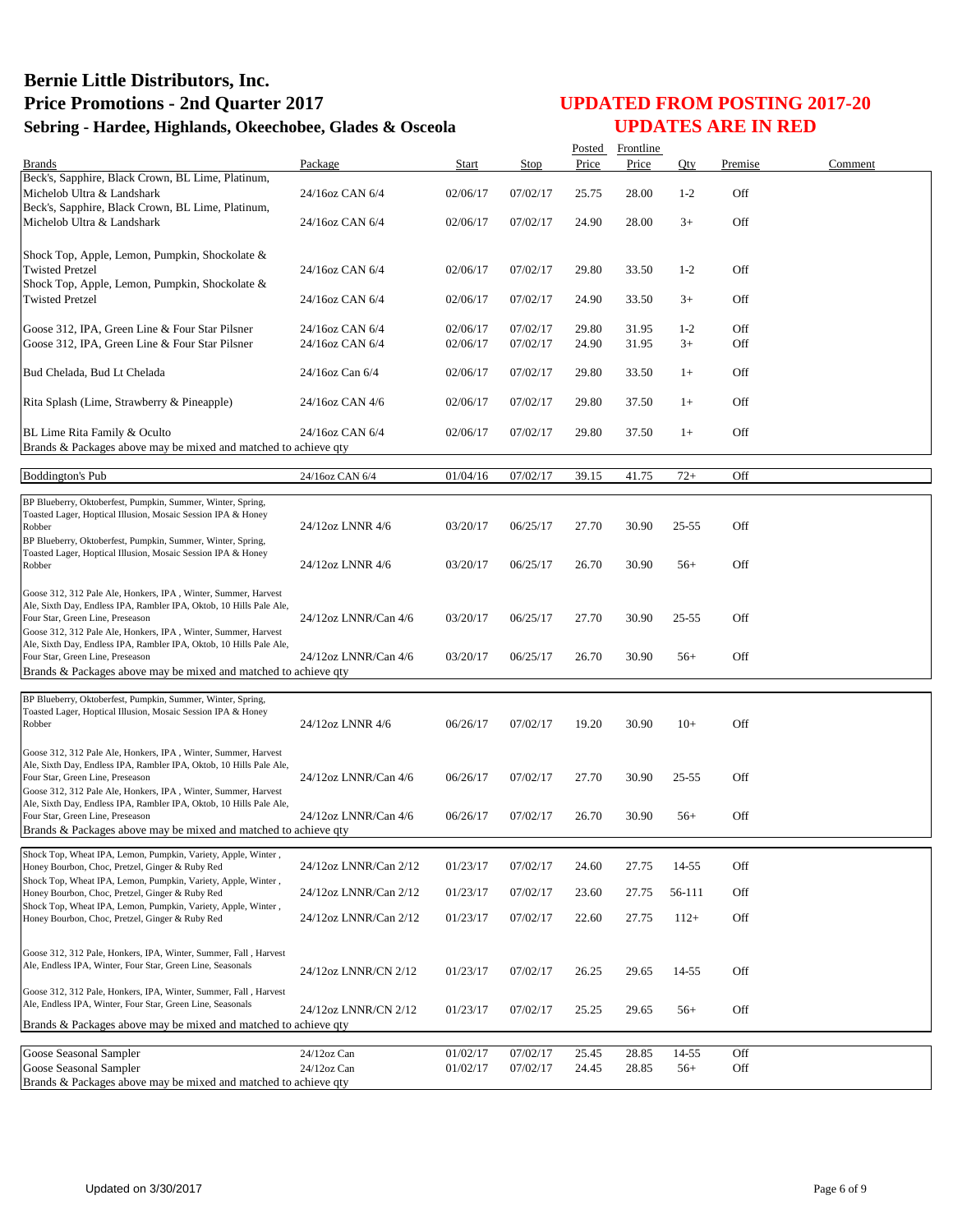|                                                                                                            |                                                 |          |          |       | Posted Frontline |           |          |         |
|------------------------------------------------------------------------------------------------------------|-------------------------------------------------|----------|----------|-------|------------------|-----------|----------|---------|
| <b>Brands</b>                                                                                              | Package                                         | Start    | Stop     | Price | Price            | Oty       | Premise  | Comment |
| Goose Seasonal Sampler                                                                                     | 24/12oz LNNR                                    | 01/02/17 | 07/02/17 | 26.80 | 28.85            | $10 - 55$ | Off      |         |
| Goose Seasonal Sampler                                                                                     | 24/12oz LNNR                                    | 01/02/17 | 07/02/17 | 25.50 | 28.85            | 56-111    | Off      |         |
| Goose Seasonal Sampler                                                                                     | 24/12oz LNNR                                    | 01/02/17 | 07/02/17 | 24.50 | 28.85            | $112+$    | Off      |         |
| Brands & Packages above may be mixed and matched to achieve qty                                            |                                                 |          |          |       |                  |           |          |         |
| Stella Artois                                                                                              | 20/9.6oz LNR                                    | 09/12/16 | 07/02/17 | 19.90 | 21.95            | $3+$      | Off      |         |
|                                                                                                            |                                                 |          |          |       |                  |           |          |         |
| Stella Artois, Cidre, Hoegaarden, Leffe Blonde/Brown                                                       | 24/11.2oz LNNR/CN 4/6                           | 04/03/17 | 04/23/17 | 26.40 | 32.55            | 56-111    | Off      |         |
| Stella Artois, Cidre, Hoegaarden, Leffe Blonde/Brown                                                       | 24/11.2oz LNNR/CN 4/6                           | 04/03/17 | 04/23/17 | 25.75 | 32.55            | 112-215   | Off      |         |
| Stella Artois, Cidre, Hoegaarden, Leffe Blonde/Brown                                                       | 24/11.2oz LNNR/CN 4/6                           | 04/03/17 | 04/23/17 | 24.46 | 32.55            | $216+$    | Off      |         |
|                                                                                                            |                                                 |          |          |       |                  |           |          |         |
|                                                                                                            | 24/11.2oz LNNR/Can 2/12 &                       |          |          |       |                  |           |          |         |
| Stella, Stella Cidre, Hoegaarden, Belgian Sampler                                                          | 20/14.9oz Can 2/12                              | 04/03/17 | 04/23/17 | 30.30 | 33.30            | $1 - 4$   | Off      |         |
| Stella, Stella Cidre, Hoegaarden, Belgian Sampler                                                          | 24/11.2oz LNNR/Can 2/12 &                       |          |          |       |                  |           |          |         |
|                                                                                                            | 20/14.9oz Can 2/12                              | 04/03/17 | 04/23/17 | 27.00 | 33.30            | $5 - 55$  | Off      |         |
| Stella, Stella Cidre, Hoegaarden, Belgian Sampler                                                          | 24/11.2oz LNNR/Can 2/12 &                       |          |          |       |                  |           |          |         |
|                                                                                                            | 20/14.9oz Can 2/12                              | 04/03/17 | 04/23/17 | 26.40 | 33.30            | 56-111    | Off      |         |
| Stella, Stella Cidre, Hoegaarden, Belgian Sampler                                                          | 24/11.2oz LNNR/Can 2/12 &                       |          |          |       | 33.30            | $112+$    | Off      |         |
| Brands & Packages above may be mixed and matched to achieve qty                                            | 20/14.9oz Can 2/12                              | 04/03/17 | 04/23/17 | 25.75 |                  |           |          |         |
|                                                                                                            |                                                 |          |          |       |                  |           |          |         |
| Stella Artois, Cidre, Hoegaarden, Leffe Blonde/Brown                                                       | 24/11.2oz LNNR 4/6                              | 04/24/17 | 04/30/17 | 26.40 | 32.55            | 56-111    | Off      |         |
| Stella Artois, Cidre, Hoegaarden, Leffe Blonde/Brown                                                       | 24/11.2oz LNNR 4/6                              | 04/24/17 | 04/30/17 | 25.75 | 32.55            | 112-215   | Off      |         |
| Stella Artois, Cidre, Hoegaarden, Leffe Blonde/Brown                                                       | 24/11.2oz LNNR 4/6                              | 04/24/17 | 04/30/17 | 24.46 | 32.55            | $216+$    | Off      |         |
|                                                                                                            |                                                 |          |          |       |                  |           |          |         |
|                                                                                                            |                                                 |          |          | 21.60 |                  | $10+$     | Off      |         |
| Stella Artois                                                                                              | 24/11.2oz Can 4/6                               | 04/24/17 | 04/30/17 |       | 32.55            |           |          |         |
|                                                                                                            |                                                 |          |          |       |                  |           |          |         |
| Stella, Stella Cidre, Hoegaarden, Belgian Sampler                                                          | 24/11.2oz LNNR/Can 2/12 &                       |          |          |       |                  |           |          |         |
|                                                                                                            | 20/14.9oz Can 2/12                              | 04/24/17 | 04/30/17 | 30.30 | 33.30            | $1-4$     | Off      |         |
| Stella, Stella Cidre, Hoegaarden, Belgian Sampler                                                          | 24/11.2oz LNNR/Can 2/12 &                       |          |          |       |                  |           |          |         |
|                                                                                                            | 20/14.9oz Can 2/12<br>24/11.2oz LNNR/Can 2/12 & | 04/24/17 | 04/30/17 | 27.00 | 33.30            | $5 - 55$  | Off      |         |
| Stella, Stella Cidre, Hoegaarden, Belgian Sampler                                                          | 20/14.9oz Can 2/12                              | 04/24/17 | 04/30/17 | 26.40 | 33.30            | 56-111    | Off      |         |
|                                                                                                            | 24/11.2oz LNNR/Can 2/12 &                       |          |          |       |                  |           |          |         |
| Stella, Stella Cidre, Hoegaarden, Belgian Sampler                                                          | 20/14.9oz Can 2/12                              | 04/24/17 | 04/30/17 | 25.75 | 33.30            | $112+$    | Off      |         |
| Brands & Packages above may be mixed and matched to achieve qty                                            |                                                 |          |          |       |                  |           |          |         |
|                                                                                                            |                                                 |          |          |       |                  |           |          |         |
| Stella Artois, Cidre, Hoegaarden, Leffe Blonde/Brown                                                       | 24/11.2oz LNNR/CN 4/6                           | 05/01/17 | 07/02/17 | 26.40 | 32.55            | 56-111    | Off      |         |
| Stella Artois, Cidre, Hoegaarden, Leffe Blonde/Brown                                                       | 24/11.2oz LNNR/CN 4/6                           | 05/01/17 | 07/02/17 | 25.75 | 32.55            | 112-215   | Off      |         |
| Stella Artois, Cidre, Hoegaarden, Leffe Blonde/Brown                                                       | 24/11.2oz LNNR/CN 4/6                           | 05/01/17 | 07/02/17 | 24.46 | 32.55            | $216+$    | Off      |         |
|                                                                                                            |                                                 |          |          |       |                  |           |          |         |
| Stella, Stella Cidre, Hoegaarden, Belgian Sampler                                                          | 24/11.2oz LNNR/Can 2/12 &                       |          |          |       |                  |           |          |         |
|                                                                                                            | 20/14.9oz Can 2/12                              | 05/01/17 | 07/02/17 | 30.30 | 33.30            | $1 - 4$   | Off      |         |
| Stella, Stella Cidre, Hoegaarden, Belgian Sampler                                                          | 24/11.2oz LNNR/Can 2/12 &                       |          |          |       |                  |           |          |         |
|                                                                                                            | 20/14.9oz Can 2/12                              | 05/01/17 | 07/02/17 | 27.00 | 33.30            | $5 - 55$  | Off      |         |
| Stella, Stella Cidre, Hoegaarden, Belgian Sampler                                                          | 24/11.2oz LNNR/Can 2/12 &<br>20/14.9oz Can 2/12 | 05/01/17 |          |       |                  | 56-111    | Off      |         |
|                                                                                                            | 24/11.2oz LNNR/Can 2/12 &                       |          | 07/02/17 | 26.40 | 33.30            |           |          |         |
| Stella, Stella Cidre, Hoegaarden, Belgian Sampler                                                          | 20/14.9oz Can 2/12                              | 05/01/17 | 07/02/17 | 25.75 | 33.30            | $112+$    | Off      |         |
| Brands & Packages above may be mixed and matched to achieve qty                                            |                                                 |          |          |       |                  |           |          |         |
|                                                                                                            |                                                 |          |          |       |                  |           |          |         |
| Kona Longboard, Fire Rock, Pipeline, Wailua Wheat, Koko Brown,<br>Castaway, Big Wave, Lemongrass & Lavaman | 24/12oz LNNR 4/6                                | 05/01/17 | 05/28/17 | 25.56 | 28.76            | $15+$     | On & Off |         |
| Brands & Packages above may be mixed and matched to achieve gty                                            |                                                 |          |          |       |                  |           |          |         |
|                                                                                                            |                                                 |          |          |       |                  |           |          |         |
| Kona Longboard, Castaway, Variety & Big Wave                                                               | 2/12/12 LNNR & Can                              | 04/03/17 | 04/30/17 | 23.98 | 27.18            | $15+$     | On & Off |         |
| Brands & Packages above may be mixed and matched to achieve qty                                            |                                                 |          |          |       |                  |           |          |         |
|                                                                                                            |                                                 |          |          |       |                  |           |          |         |
| Widmer Hefeweizen, Drop Top Amber Ale, Drifter Pale Ale, Rotator<br>IPA, Upheaval, Alchemy & BRRR          | 24/12oz LNNR 4/6                                | 04/03/17 |          |       |                  |           | Off      |         |
|                                                                                                            |                                                 |          | 04/30/17 | 28.80 | 32.00            | $15+$     |          |         |
| Widmer Hefeweizen, Drop Top Amber Ale, Drifter Pale Ale, Rotator                                           |                                                 |          |          |       |                  |           |          |         |
| IPA, Upheaval, Alchemy & BRRR                                                                              | 24/12oz LNNR 4/6                                | 05/29/17 | 07/02/17 | 28.80 | 32.00            | $15+$     | Off      |         |
| Brands & Packages above may be mixed and matched to achieve qty                                            |                                                 |          |          |       |                  |           |          |         |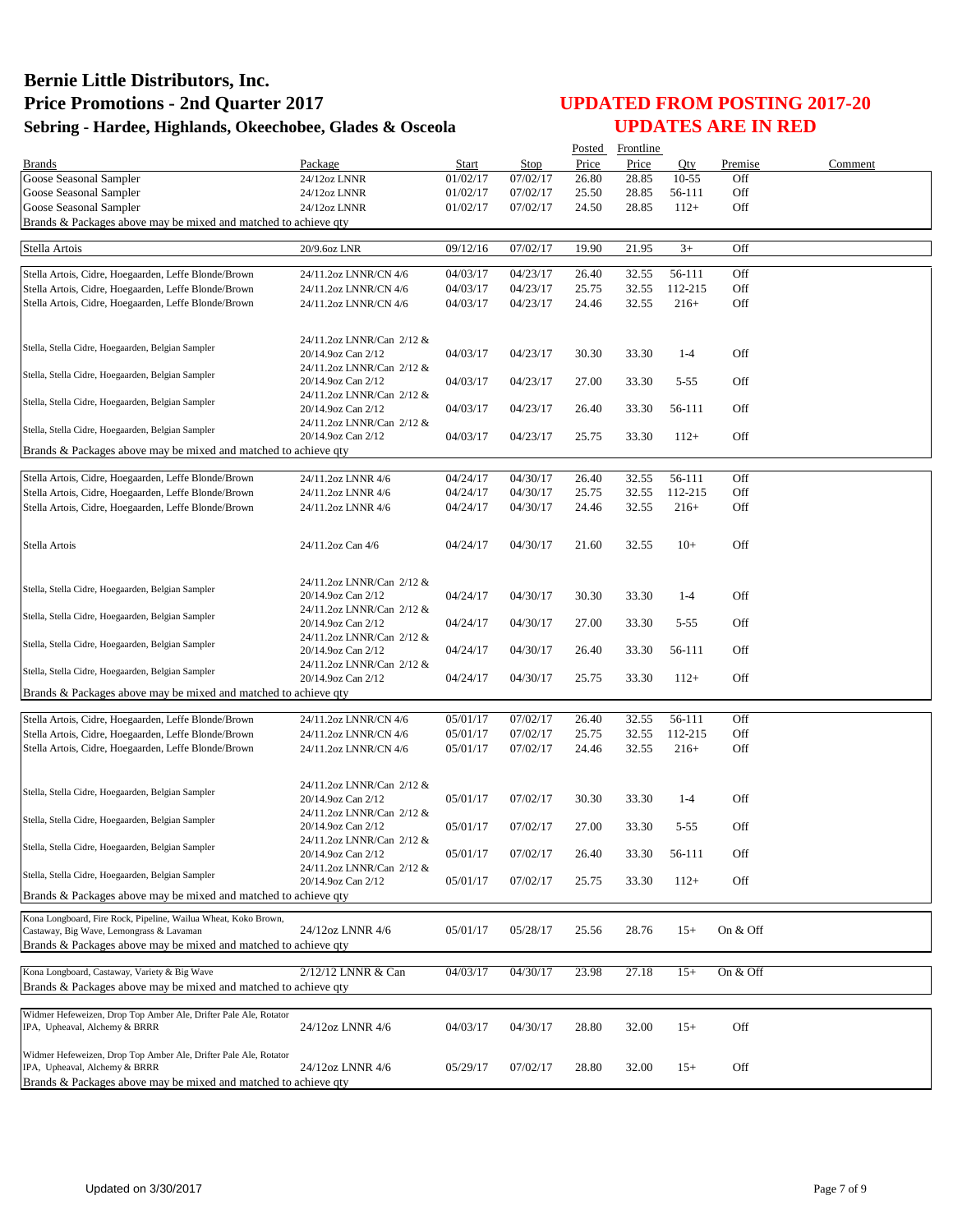|                                                                                                                                                    |                       |              |          |       | Posted Frontline |       |         |         |
|----------------------------------------------------------------------------------------------------------------------------------------------------|-----------------------|--------------|----------|-------|------------------|-------|---------|---------|
| Brands                                                                                                                                             | Package               | <b>Start</b> | Stop     | Price | Price            | Otv   | Premise | Comment |
| SweetWater 420, IPA & Tacklebox                                                                                                                    | 24/12oz LNNR/Can 2/12 | 10/10/16     | 12/30/17 | 27.00 | 29.15            | $5+$  | Off     |         |
| Brands & Packages above may be mixed and matched to achieve gty                                                                                    |                       |              |          |       |                  |       |         |         |
|                                                                                                                                                    |                       |              |          |       |                  |       |         |         |
| SweetWater 420, IPA                                                                                                                                | 24/16oz Can 6/4       | 1/2/17       | 12/30/17 | 28.50 | 33.45            | $2+$  | Off     |         |
| Brands & Packages above may be mixed and matched to achieve qty                                                                                    |                       |              |          |       |                  |       |         |         |
| 3 Daughters Beach Blonde, Rod Bender, Stern Line, Bimini                                                                                           |                       |              |          |       |                  |       |         |         |
| Twist & Blonde Coffee                                                                                                                              | 24/12oz Can 4/6       | 4/30/17      | 6/3/17   | 28.00 | 30.00            | $3+$  | Off     |         |
|                                                                                                                                                    |                       |              |          |       |                  |       |         |         |
| 3 Daughters Beach Blonde, Rod Bender, Stern Line, Bimini                                                                                           |                       |              |          |       |                  |       |         |         |
| Twist & Blonde Coffee                                                                                                                              | 24/12oz Can 4/6       | 6/25/17      | 7/22/17  | 28.00 | 30.00            | $3+$  | Off     |         |
| Brands & Packages above may be mixed and matched to achieve qty                                                                                    |                       |              |          |       |                  |       |         |         |
|                                                                                                                                                    |                       |              |          |       |                  |       |         |         |
| Seagrams Family (Wild Berries, Strawberry Daiquiri, Peach Fuzzy Navel, Classic                                                                     |                       |              |          |       |                  |       |         |         |
| Lime Margarita, Calypso Colada, Black Cherry Fizz, Bahama Mama, Jamaican Me<br>Happy, Lime Melonade, Pink Punch, Sangria, Mango, Mimosa, Raspberry |                       |              |          |       |                  |       |         |         |
| Lemonade, Watermelon Splash, Blackberry Breezer, Kiwi Strawberry, Aloha Tini,                                                                      |                       |              |          |       |                  |       |         |         |
| Apple Pomegranate, Orange Swirl & Pink Pineapple)                                                                                                  | 24/12oz LNNR 6/4      | 11/01/16     | 12/31/17 | 19.16 | 23.94            | $10+$ | Off     |         |
| Brands & Packages above may be mixed and matched to achieve qty                                                                                    |                       |              |          |       |                  |       |         |         |
| Magic Hat Family (#9, Dream Machine, Vinyl, Rye, Electric                                                                                          |                       |              |          |       |                  |       |         |         |
| Peel, Circus Boy, Limited Rls, Seasonals)                                                                                                          | 24/12oz NR 4/6        | 5/1/17       | 6/30/17  | 27.27 | 30.30            | $5+$  | Off     |         |
| Magic Hat Family (#9, Dream Machine, Vinyl, Rye, Electric                                                                                          |                       |              |          |       |                  |       |         |         |
| Peel, Circus Boy, Limited Rls, Seasonals)                                                                                                          | 24/12oz NR 4/6        | 9/1/17       | 10/31/17 | 27.27 | 30.30            | $5+$  | Off     |         |
| Brands & Packages above may be mixed and matched to achieve qty                                                                                    |                       |              |          |       |                  |       |         |         |
|                                                                                                                                                    |                       |              |          |       |                  |       |         |         |
| Magic Hat Family (#9, Variety Packs & Seasonals)                                                                                                   | 24/12oz 2/12 NR & Cn  | 3/1/17       | 4/30/17  | 24.15 | 27.10            | $5+$  | Off     |         |
| Magic Hat Family (#9, Variety Packs & Seasonals)                                                                                                   | 24/12oz 2/12 NR & Cn  | 7/1/17       | 8/31/17  | 24.15 | 27.10            | $5+$  | Off     |         |
|                                                                                                                                                    |                       |              |          |       |                  |       |         |         |
| Magic Hat Family (#9, Variety Packs & Seasonals)                                                                                                   | 24/12oz 2/12 NR & Cn  | 12/1/17      | 12/31/17 | 24.15 | 27.10            | $5+$  | Off     |         |
| Brands & Packages above may be mixed and matched to achieve qty                                                                                    |                       |              |          |       |                  |       |         |         |
| Big Storm Arcus IPA, Helicity & Wavemaker                                                                                                          | 4/6/12oz CAN          | 4/17/17      | 5/13/17  | 28.00 | 30.30            | $15+$ | Off     |         |
|                                                                                                                                                    |                       |              |          |       |                  |       |         |         |
| Big Storm Arcus IPA, Helicity & Wavemaker                                                                                                          | $4/6/12$ oz CAN       | 6/5/17       | 6/24/17  | 28.00 | 30.30            | $15+$ | Off     |         |
|                                                                                                                                                    |                       |              |          |       |                  |       |         |         |
| Big Storm Arcus IPA, Helicity & Wavemaker                                                                                                          | $4/6/12$ oz CAN       | 7/17/17      | 8/19/17  | 28.00 | 30.30            | $15+$ | Off     |         |
|                                                                                                                                                    |                       |              |          |       |                  |       |         |         |
| Big Storm Arcus IPA, Helicity & Wavemaker                                                                                                          | $4/6/12$ oz CAN       | 9/11/17      | 10/14/17 | 28.00 | 30.30            | $15+$ | Off     |         |
|                                                                                                                                                    |                       |              |          |       |                  |       |         |         |
| Big Storm Arcus IPA, Helicity & Wavemaker<br>Brands & Packages above may be mixed and matched to achieve qty                                       | $4/6/12$ oz CAN       | 11/6/17      | 12/9/17  | 28.00 | 30.30            | $15+$ | Off     |         |
|                                                                                                                                                    |                       |              |          |       |                  |       |         |         |
| Big Storm Dunder & Blixem                                                                                                                          | $6/4/16$ oz CAN       | 10/30/17     | 12/30/17 | 40.95 | 44.95            | $3+$  | Off     |         |
|                                                                                                                                                    |                       |              |          |       |                  |       |         |         |